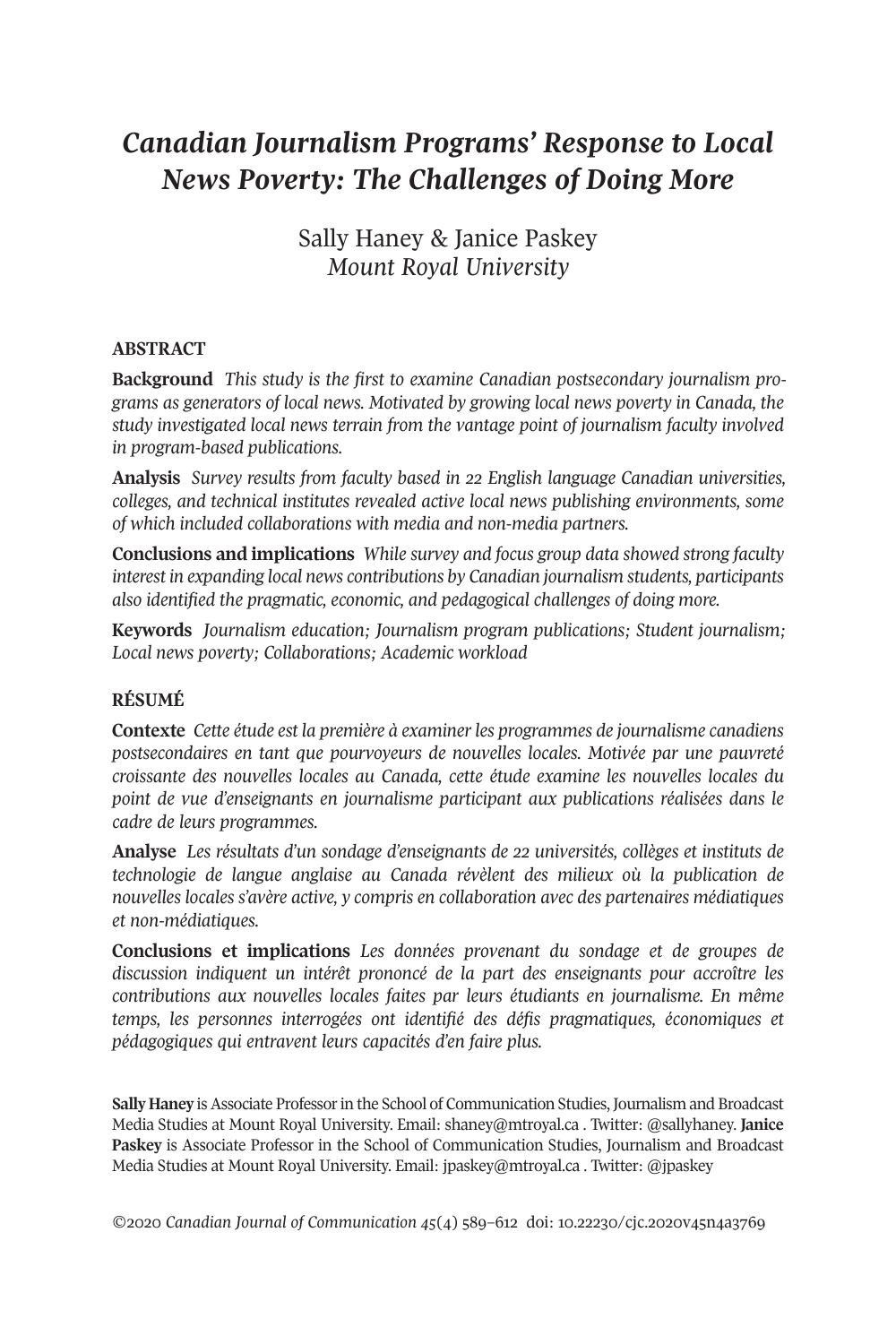**Mots clés** *Éducation en journalisme; Publications dans des programmes de journalisme; Journalisme étudiant; Pauvreté des nouvelleslocales; Collaborations; Charge de travail académique*

## **Introduction**

As journalism undergoes a "wrenching transformation" (Wilkinson & Winseck, 2019, p. 289), so too does journalism education (Allen, Craft, Waddell, & Young, 2015). Within professional practice, disruption has resulted in a profound decline of local news coverage and its public service function worldwide (Allsop, 2019; Barnett & Townend, 2015; Corbett & Lindgren, 2019; Deuze & Witschge, 2018; Napoli, Weber, McCollough, & Wang, 2018; Nielsen, 2015; Wahl-Jorgensen, Williams, Sambrook, Harris, Garcia-Blanco, Dencik, Cushion, Carter, & Allan, 2016). In Can[ad](#page-15-0)a, local news poverty has been closely monito[r](#page-15-0)ed (Lindgren, Corbett, & Hodson, n.d.),<sup>1</sup> only to reveal further upheaval as the economic fallout of the COVID-19 pandemic coincided with thousands of lost jobs and at least 50 local news outlets temporarily or permanently closed (Lindgren, Wechsler, & Wong, 2020).

Despite the contraction of professional local news media outlets across Canada, and perhaps because of it, some positive developments have also been observed. In Western Canada, we have witnessed our undergraduate students obtaining more opportunities to play active roles in generating local news stories, not only through our program-based publications but also through program collaborations with media and non-media partners. These observations underpinned a decision to study how news operations running within Canadian postsecondary journalism programs were participating in the local news landscape.Asurvey of faculty overseeing program-based publications followed by a focus group framed an evidence-based discussion about the potential for journalism schools to play a larger role in local news.

#### **Literature review**

This examination of how journalism programs and their publications participate in the local news economy begins with defining local news. April Lindgren, Jon Corbett, and Jaigris Hodson (2017) describe it as "the timely reporting and publication of original, verified news about people, places, issues and events in a geographically defined community" (para.10). Some scholars describe a more hyperlocal approach (Metzgar, Kurpius, & Rowley, 2011), in which journalists tackle specific gaps in coverage while also driving civic engagement. Local news is further described as localizing global events for more localized audiences (Clausen, 2004). The importance of local news is most often articulated interms of serving the public good, including journalism's capacity to support and connect communities, drive civic engagement, and inform the civically engaged (Barthel, Holcomb, Mahone, & Mitchell, 2016). Rasmus Kleis Nielsen (2015) suggests local news can also hold "local elites at least somewhat accountable" (p. 1), though local news providers have also been accused ofrarely holding powers to account (Monbiot, 2009). Nielsen (2015) concedes that local journalism sometimes fails, but he contends "the roles it plays are important" (p. 2), as evidenced in Pengjie, Gao, Chang Lee, and Dermot Murphy's research (2019) linking the closure of newspapers to increased costs in municipal borrowing and salary spending. Citizens also value the social role of local news providers, as conveyed by residents of Amsterdam who expected their local TV station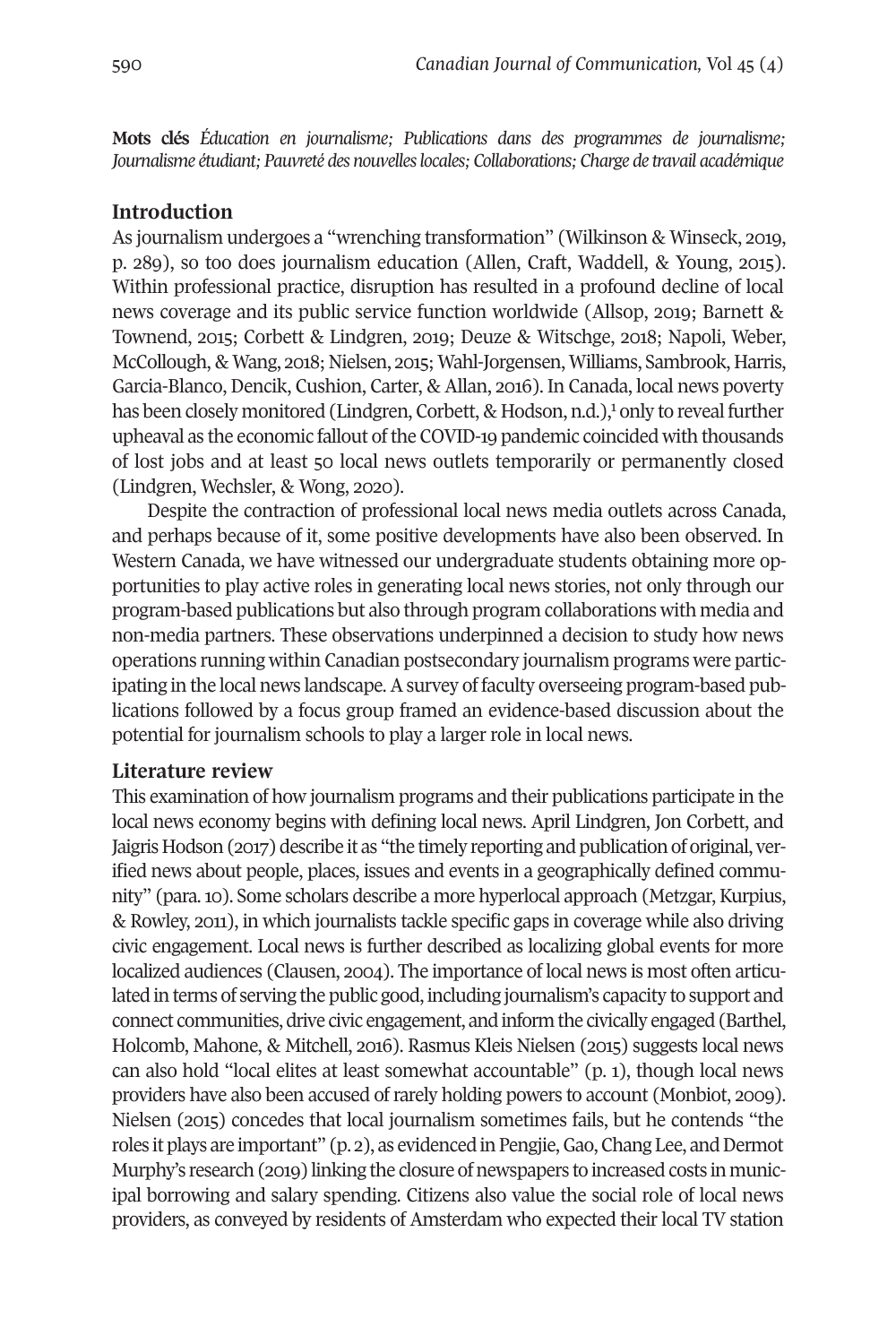to perform no less than seven social functions, ranging from "giving citizens insight into how the city 'works'" to "contributing to social cohesion" (Meijer, 2010, p.1).

Despite the need for and value of local news, its providers have been deeply challenged by disruption to traditional business models, leaving organizations scrambling to adapt to plummeting advertising revenues and profits (Anderson, Bell, & Shirky, 2014). In Canada, between 2008 and June 1, 2020, a total of 335 local news outlets closed, including 242 community newspapers, which are defined as publishing fewer than five times per week (Lindgren & Corbett, 2020).

Another national report painted a similarly bleak picture, with the number of newspaper articles in 20 Canadian communities falling by half in one decade and coverage of civic institutions falling by one third (Public Policy Forum, 2018). Despite such reports, some researchers have urged caution in adopting the "crisis" narrative. Drawing on Statistics Canada data, Sabrina Wilkinson and Dwayne Wensick (2019) noted "the number of journalists in absolute terms nearly doubled in the past 20 years, from just over 6,000 in 1998 to 11,700 in 2017" (p. 382). However, to interpret the increase as representing good news for emerging and professional journalists is likely illadvised, as the researchers noted that people who call themselves journalists are less likely to have permanent jobs.

With legacy business models in flux, media scholars took up the question of how local news gaps should be filled, and by whom. James Compton and Paul Benedetti (2010) examined mass journalism layoffs after the 2008–2009 financial crisis and wondered if unpaid bloggers and citizen journalists could replace the "unheralded labour" of journalists holding authorities to account while making "possible a record of public life" (p. 496). In the end, they doubted the work of professional reporters could be replaced. In New York, Sam Ford and Christopher Ali (2018) called for an expansion of "thinking as to what constitutes local news and who practices local journalism" while also advocating for more "ethnic media, community media, user-generated media" (p.12).

Responding to journalism in crisis, Canadian media scholars mapped out public policy strategies that would include participation by many more Canadian actors, including those in the academy as well as increased government support for alternative community hyperlocal and public media (Gasher, Brin, Crowther, King, Salamon, & Thibault, 2016). Gunhild Olsen (2018) examined how four U.S. nonprofit journalism centres were using classrooms as newsrooms by pairing student-journalists with professionals to engage in investigative journalism. Errol Salamon (2017) urged governments to fund research into student-generated content as well as "student-industry collaborations, and non-objective journalism" (para. 15). And in a similarly framed study to this one, Jennifer Martin, Lucy Smy, and Matthew Ricketson (2019) surveyed postsecondary staff overseeing journalism program-based publications in Australia. They found teaching newsrooms, while once rare, were now commonplace and viewed as pedagogically sound, addressing local news gaps through the public-facing work of student journalists. The Australian study also reported program faculty ranks were "bolstered by journalists" (p. 211) who were no longer employed by mainstream outlets. These journalist educators were adopting elements of the teaching hospital model by creating a supervised experience for journalism students in university newsrooms,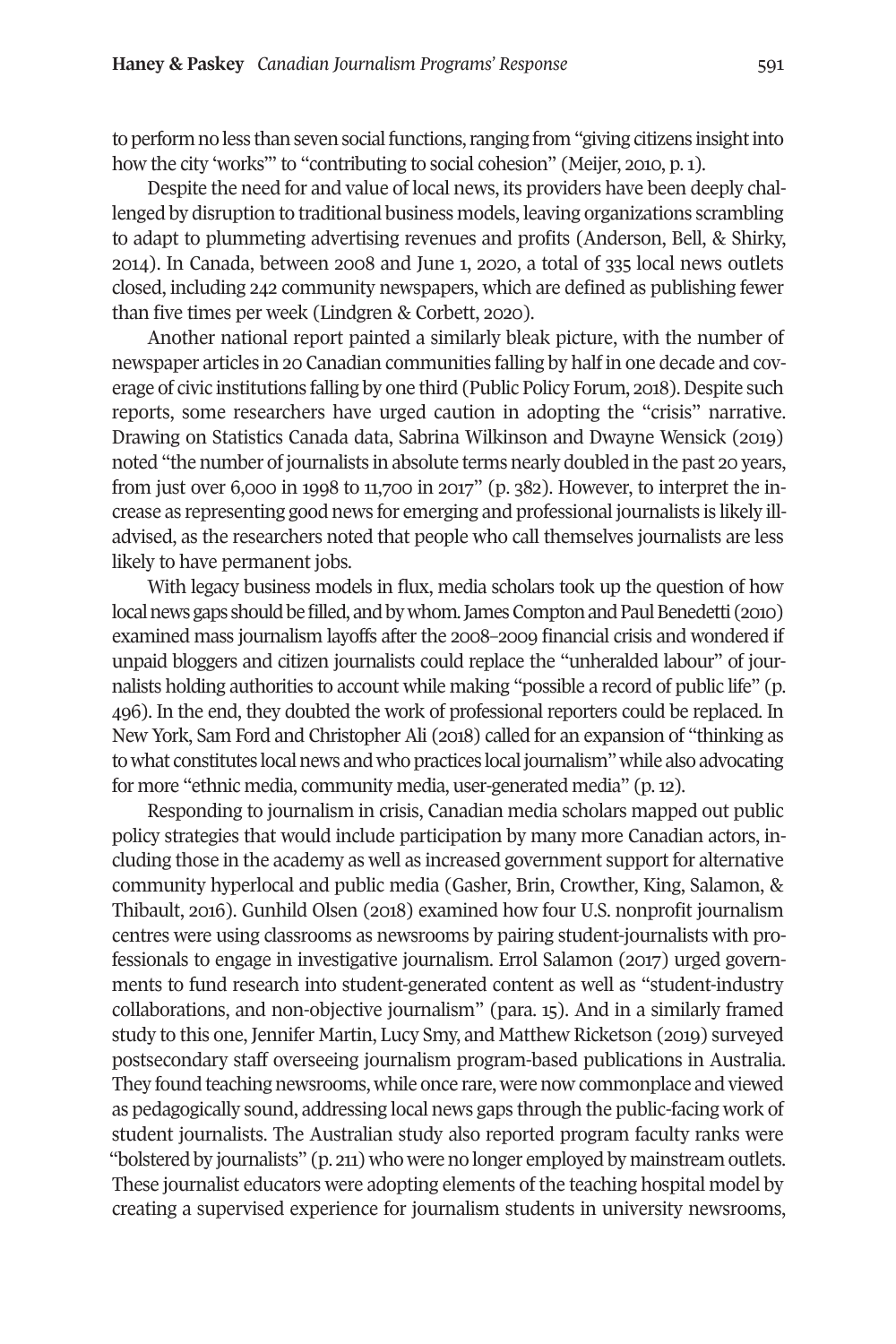similar to medical student work in hospitals (Newton, Bell, Ross, Philipps, Shoemaker, & Haas, 2012). But Australian respondents also reported challenges, including inadequate institutional support to offset the vast hours required, through editing, to ensure student content was meeting legal and editorial standards.

Maarit Jaakola (2018) identifies "the pedagogical newsroom" (p. 182) as operating within a journalism program and supported through course work. Jaakola distinguishes such newsrooms from professional newsrooms by their commitment to reflexive student learning, experimentation, creating space for mistakes, and innovation. Despite support for postsecondary news operations, critics question the practice of replicating industrial newsrooms that are no longer offering graduates much in the way of career opportunities. In a keynote address, Robert Picard, then director of research at the Reuters Institute, told a national gathering of Canadian journalism educators that "journalism education has been co-opted by industry" and that the curricula had been produced to train "news factory workers" (2015, p. 8) despite the decline of such factories. Others have implored journalism educators to teach emerging journalists how to better engage in rigorous research and think critically about how their communities work, while spending less time on the operational steps involved in the presentation of news (Gasher, 2015). Donica Mensing (2010) posited that journalism could return to its democratic roots by teaching students to more fully engage with communities through a model that would "place the journalist as reporter, editor and facilitator within a community" (p. 512).

This study explores Canadian journalism programs as generators of local news, providing a view to the opportunities and friction points identified by faculty participants. It advances the knowledge of Canadian journalism programs' relationship to local news poverty by, for the first time, itemizing program publications and reader metrics. It also identifies which areas of local news are currently covered by faculty consciously working with students to fill some of the gaps left by a declining mainstream media. As educators contemplate expanding local news production vis-a-vis their students, their program publications, and their collaborations with media and non-media partners, some are voicing concerns similar to those identified by Martin, Smy, and Ricketson (2019). Expanding local news work could place even higher demands on faculty editors, while also placing additional financial burdens on institutions that may not wish to provide the resources required. This study also surfaces other concerns, such as requiring professional-grade work from students who are still learning and might not be committed to such work.

#### **Methodology and analysis**

This study asked: How are Canadian journalism schools addressing local news gaps? Data were collected in two stages: a national survey administered in late 2018 and early 2019, followed by a small focus group in the spring of 2019. The survey employed a purposive sample of educators acting as advisors or supervisors of Canadian journalism program-based publications operating within public English language universities, [colleges](http://j-source.ca/article/college-programs/), and technical institutes. Drawing on a 2018 list of Canadian journalism programs published by J-Source: The Canadian Journalism Project, faculty were sought for this study who were best suited to discuss their program-based publishing envi-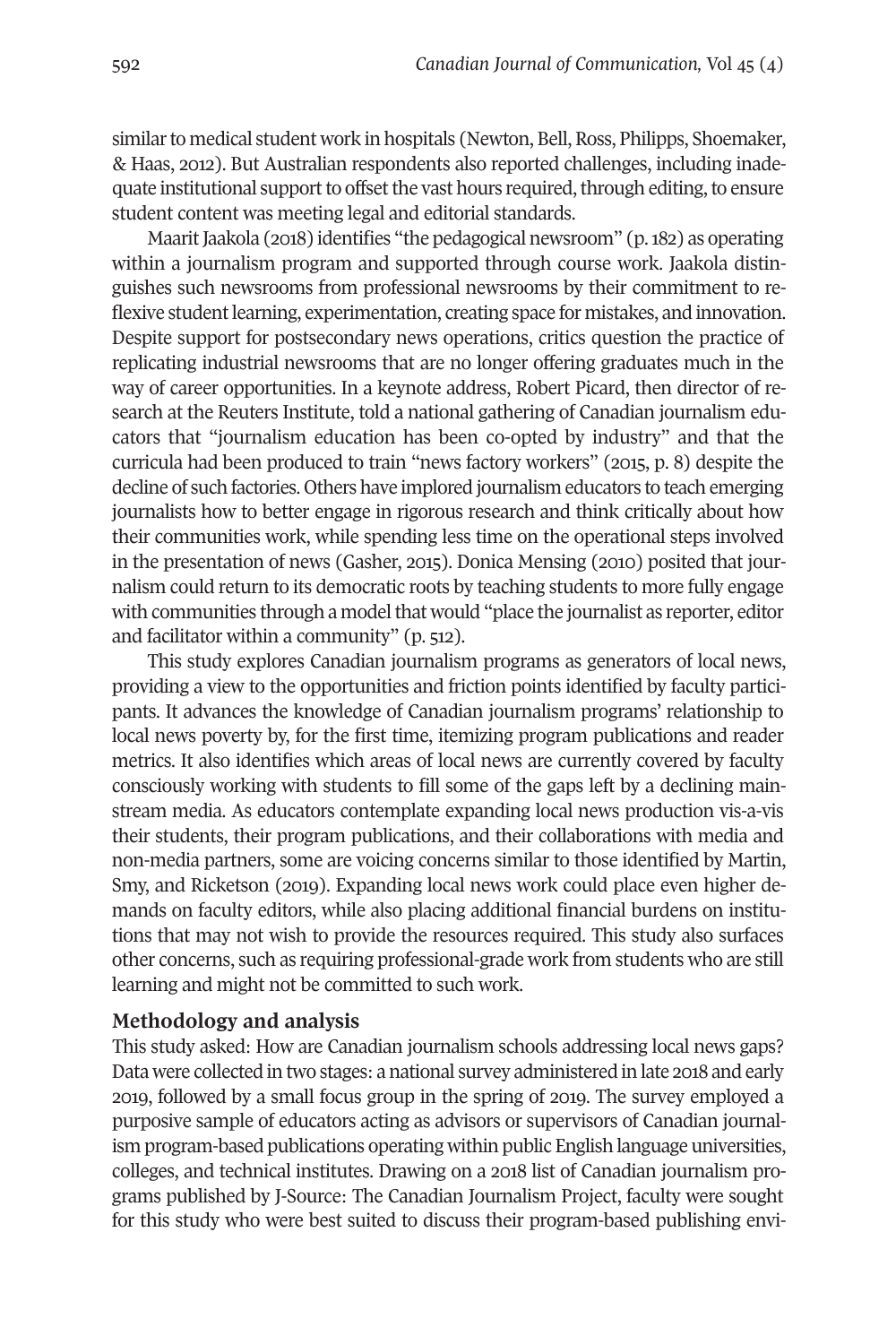ronments. Thirty-five programs were contacted and advisors from 22 programs took part, representing eight universities, 11 colleges, and three technology-focused institutes. After an initial review of survey data, some gaps were identified in how respondents defined local news, which led to the development of a small focus group involving three advisors representing a small, a medium, and a large journalism program, each based in a different province (Krueger & Casey, 2001).

Given the journalistic norm of naming sources as well as the aim of creating a stronger network of Canadian journalism educators, all participants agreed to be named. A combination of closed- and open-ended questions, detailed in Appendix 1, were shared using SurveyMonkey®. While drawbacks of survey research can include low response rates and lack of rich description (Kelley, Clark, Brown, & Sitzia, 2003), the survey achieved a program participation rate of 63 percent of programs contacted. Guided by the work of Catherine Pope, Sue Ziebland, and Nicholas Mays (2000), researchers read and re-read data several times to arrive at key themes for interpretation. Both survey and focus group participants were provided the opportunity to review answers and figures, since some estimated metrics or did not have immediate access to sought-afterinformation. This resulted in one survey participant requesting an answer to be anonymized due to concerns about backlash from an employer. Limitations included the lack of participation by French language universities in Québec. While some were contacted, this gap might have been mitigated through the development of a French language survey tool. Furthermore, the list used to develop the sample may have missed some programs. Another limitation included the likelihood that some respondents might have had only a partial understanding of their programs' local news interests, capacities, and publications. Including student journalists would have expanded understanding of their roles in local news creation, but that fell beyond the scope of the study, which was approved by the human research ethics board at Mount Royal University.

#### **Results and implications**

Study findings are captured along four themes, including how respondents define local news, the quantity and quality of local news that programs are generating, support for collaborations as a way forward, and a discussion of the opportunities and challenges presented by running news publications within the academy.

#### *Defining local news*

In defining local news, the majority of faculty supervisors described their programbased publications as extending well beyond the campus news beat. A subsequentreview ofthe sites confirmed these publications were covering broader community news. Most respondents described local news as having an impact on local residents—filling gaps left by struggling legacy media—and serving underrepresented voices. In terms of geography, the majority spoke of bounded regions, ranging from "neighbourhood news" to much larger spaces, including "provincial and federal constituent boundaries." Another factor that partly determined local news boundaries was students' ability to interview sources for face-to-face interviews. In a focus group discussion, Tim Currie of the University of King's College explained transportation limitations sometimes meant students could only engage with sources ifthose sources could be reached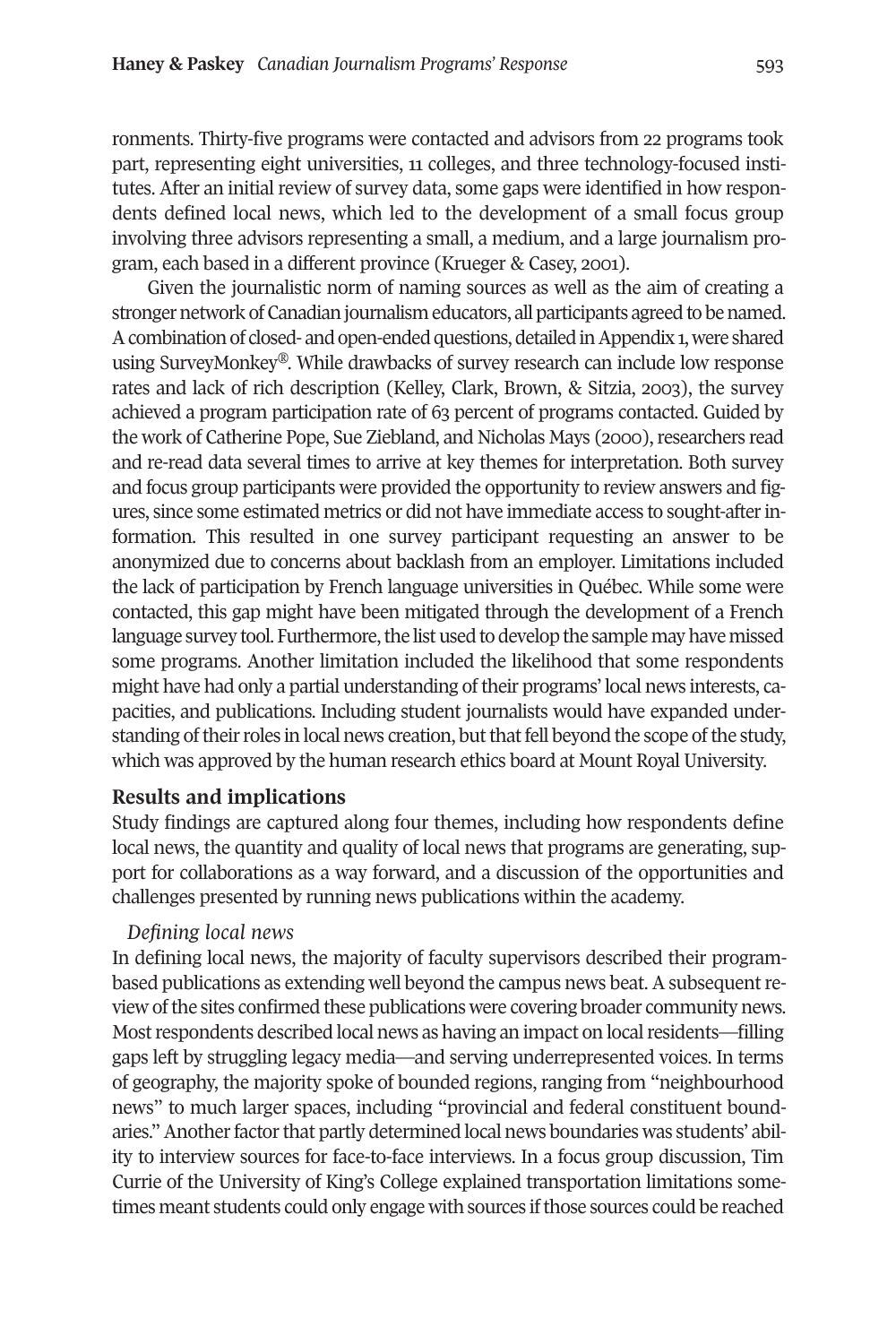along accessible bus routes in Halifax, Nova Scotia, though Currie also indicated some students occasionally covered stories far beyond the provincial capital, because events throughout Canada's second smallest province were still considered to be local.In this same discussion, Brian Gorman from MacEwan University in Edmonton, Alberta, defined local news with personal geography: "You're the epicentre of whatever is local." Gorman defined his school's front door as "downtown proper" and the back door as a multicultural area where many immigrants and refugees live, "the type of area that is filled with people who don't buy BMWs." He noted this back-door community was of less interest to major media outlets and represented a local news opportunity for journalism students "to cover this neighbourhood as a neighbour." Most survey respondents described local news efforts as having community impact, using phrases that connoted journalism's power to inspire, connect, and help people, while building meaningful change within communities.

*Local news generation: A major focus for Canadian journalism programs* Canadian journalism programs are not only contemplating local news generation, they are deeply immersed in it as they continue the long-standing practice of publishing student-produced journalism across online, broadcast, social media, and print platforms. A subsequent scan revealed all content was freely available to the public. Online publications outnumbered print by nearly two to one, with both mediums, in some cases, attracting significant audiences, as shown in Tables 1 and 2. Respondents viewed local news poverty as driving many opportunities for student journalists to fill gaps through these publications, with several respondents mentioning the need to serve underrepresented citizens whose voices were missed by mainstream media.

| School                                       | Publication<br>name, URL | <b>Fstimated</b><br>online average<br>monthly<br>visitors | Estimated<br>stories<br>per year | <b>Notes</b>                                                                          |
|----------------------------------------------|--------------------------|-----------------------------------------------------------|----------------------------------|---------------------------------------------------------------------------------------|
| Algonguin College<br>Nepean, ON              | <b>Algonguin Times</b>   | 2,000-3,000                                               | $200 - 300$                      | Depending on time of year                                                             |
| <b>BCIT</b><br>Burnaby, BC                   | <b>BCIT News</b>         | $N/R^*$                                                   | 960                              | 1/2 dozen stories/day during<br>school year; Did not provide<br>average monthly views |
| <b>Carleton University</b><br>Ottawa, ON     | <b>Capital Current</b>   | N/R                                                       | 400                              | About a dozen per week; Site<br>is fairly new, metrics<br>currently unavailable       |
| <b>Centennial College</b><br>Scarborough, ON | On the Danforth          | N/R                                                       | 15                               | Does not track unique<br>monthly views metric                                         |
| <b>Centennial College</b><br>Scarborough, ON | <b>Toronto Observer</b>  | N/R                                                       | N/R                              | Number of stories<br>unreported; published<br>through learning lab                    |
| Conestoga College<br>Kitchener, ON           | <b>Spoke Online</b>      | 400-500                                                   | 480                              | 15 stories per week<br>published during school year                                   |

| Table 1: Canadian journalism program online publications (2018/2019)* |  |
|-----------------------------------------------------------------------|--|
|-----------------------------------------------------------------------|--|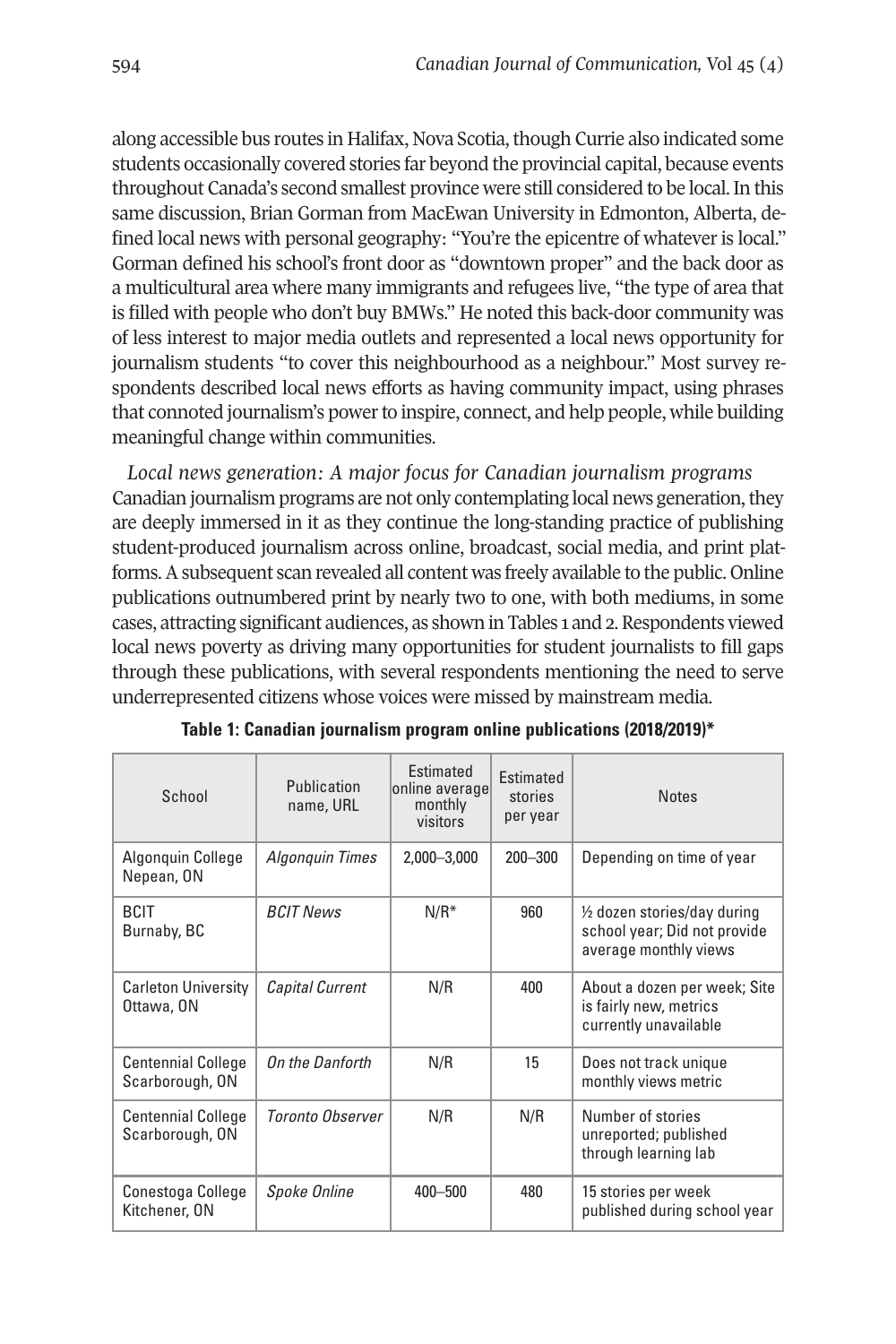| School                                                 | Publication<br>name URL   | Estimated<br>online aver-<br>age monthly<br>visitors | Estimated<br>stories<br>per year | <b>Notes</b>                                                                                                      |
|--------------------------------------------------------|---------------------------|------------------------------------------------------|----------------------------------|-------------------------------------------------------------------------------------------------------------------|
| Durham College<br>Oshawa, ON                           | <b>The Chronicle</b>      | N/R                                                  | 400-500                          | Does not track monthly views<br>metrics                                                                           |
| <b>Fanshawe College</b><br>London, ON                  | 1069 the X                | 5.000                                                | 500                              |                                                                                                                   |
| <b>Humber College</b><br>Toronto, ON                   | <b>Humber News</b>        | N/R                                                  | 100s                             | Unsure of unique monthly<br>views metrics                                                                         |
| <b>Humber College</b><br>Toronto, ON                   | Humber Et Cetera          | N/R                                                  | 100                              |                                                                                                                   |
| Humber College<br>Toronto, ON                          | Sweat Mag                 | N/R                                                  | 30                               |                                                                                                                   |
| Langara College<br>Vancouver, BC                       | The Voice                 | N/R                                                  | N/R                              |                                                                                                                   |
| MacEwan University<br>Edmonton, AB                     | The Scavenger             | N/R                                                  | $6 - 15$                         | Unsure of monthly views<br>metrics                                                                                |
| <b>Mohawk College</b><br>Hamilton, ON                  | <b>Ignite News</b>        | N/R                                                  | $100 - 150$                      | Does not track unique<br>monthly visitors metrics                                                                 |
| <b>Mount Royal</b><br>University<br>Calgary, AB        | Calgary Journal           | 15,000-50,000                                        | 500-700                          |                                                                                                                   |
| <b>NAIT</b><br>Edmonton, AB                            | <b>NAIT News</b><br>Watch | N/R                                                  | 80                               | Unsure of monthly unique<br>visitors metrics                                                                      |
| Nova Scotia<br><b>Community College</b><br>Halifax, NS | <b>WTV</b> Media          | N/R                                                  | N/R                              | Social media only -<br>Facebook; Number of stories<br>unreported                                                  |
| <b>Ryerson University</b><br>Toronto, ON               | Ryersonian                | 50,587                                               | 650                              |                                                                                                                   |
| SAIT Calgary, AB                                       | <b>The Press</b>          | N/R                                                  | $100+$                           | Unsure of unique monthly<br>visitors metrics                                                                      |
| <b>Sheridan College</b><br>Oakville, ON                | Sheridan Sun              | 3,700                                                | 500                              |                                                                                                                   |
| St. Clair College<br>Windsor, ON                       | Mediaplex<br>Examiner     | 300-500                                              | $800 - 1,000$                    |                                                                                                                   |
| University of<br>King's College<br>Halifax, NS         | The Signal                | 18,090-56,202                                        | 400                              | Average monthly views for<br>the year. Monthly views #s<br>during workshop period<br>considerably higher @ 56,202 |
| University of<br>Regina, SK                            | lnk                       | 12,892                                               | 75                               |                                                                                                                   |

# **Table 1 (continued)**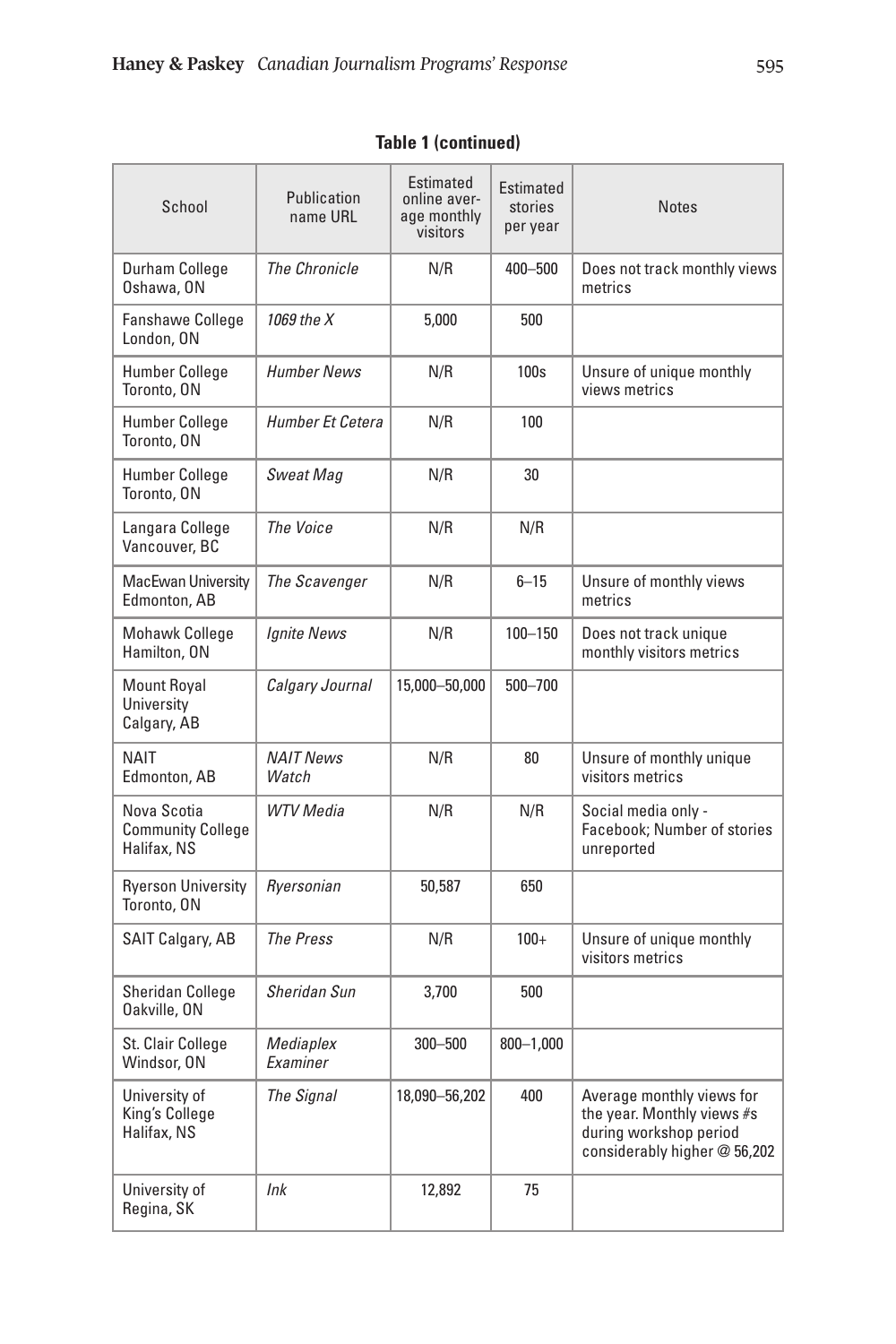| School                                          | Publication<br>name URL | Estimated<br>print annual<br>circulation | Estimated<br>stories<br>per year | <b>Notes</b>                                                                                                                                                      |
|-------------------------------------------------|-------------------------|------------------------------------------|----------------------------------|-------------------------------------------------------------------------------------------------------------------------------------------------------------------|
| Algonquin College,<br>Nepean, ON                | <b>Algonquin Times</b>  | 40,000                                   | $120 - 200$                      | 4 issues/year; Circulation<br>annually; printing<br>underwritten by Student<br>Association                                                                        |
| <b>Centennial College</b><br>Scarborough, ON    | On the Danforth         | 4.000                                    | 15                               | 2 issues/year; Circulation<br>annually                                                                                                                            |
| Durham College<br>Oshawa, ON                    | <b>The Chronicle</b>    | 10,000                                   | 175-200                          | 5 issues/year; Circulation<br>annually                                                                                                                            |
| Humber College<br>Toronto, ON                   | Humber Et Cetera        | N/R                                      | 80                               | 4 issues/year; Annual<br>circulation unknown                                                                                                                      |
| Langara College<br>Vancouver, BC                | <b>The Voice</b>        | 14,000                                   | 256-340                          | 16-20 stories in each eight-<br>page weekly, with seven<br>weekly editions a semester;<br>16-20 stories during two to<br>three dailies at the end of<br>each term |
| <b>Mount Royal</b><br>University<br>Calgary, AB | Calgary Journal         | 60,000                                   | 80                               | 6 issues/year; Circulation<br>annually                                                                                                                            |
| <b>Ryerson University</b><br>Toronto, ON        | Ryersonian              | 88,000                                   | $260 - 400$                      | 22 issues/year; Circulation<br>annually                                                                                                                           |
| SAIT, Calgary, AB                               | <b>The Press</b>        | 4,000                                    | $96 - 112$                       | 8 issues/year; Circulation<br>annually                                                                                                                            |
| <b>Sheridan College</b><br>Oakville, ON         | Devium                  | 30                                       | $15 - 20$                        | One issue/year; Circulation<br>annually                                                                                                                           |
| St. Clair College<br>Windsor, ON                | Mediaplex<br>Examiner   | 8,000-10,000                             | 400                              | Weekly publication;<br>circulation annually                                                                                                                       |
| University of<br>Regina, Regina, SK             | lnk                     | 1,200                                    | 40                               | 4 issues/year; Circulation<br>annually                                                                                                                            |
| University of<br>Regina, Regina, SK             | The Crow<br>Magazine    | 3,000                                    | $5 - 12$                         | One issue/year                                                                                                                                                    |

**Table 2: Canadian journalism program print publications (2018–2019)\***

*Notes:* \*Some metrics reported by faculty advisors were estimations. The lists of publications are not exhaustive as some respondents did not mention all publications connected to their programs. Some publications were not reported, or N/R, as some respondents indicated learning was the primary role of the publication and therefore metrics were not formally tracked. Others indicated they did not have time to obtain metrics.

Ninety-six percent of respondents reported commitment to local news was moderate to high, with city hall and civics (defined as the exploration of citizen rights and issues) representing the most covered topics, as illustrated in Figure 1. Sports reporting was second (it was not specified if coverage was on or off-campus.) More than 90 percent of respondents confirmed students were covering local news frequently or very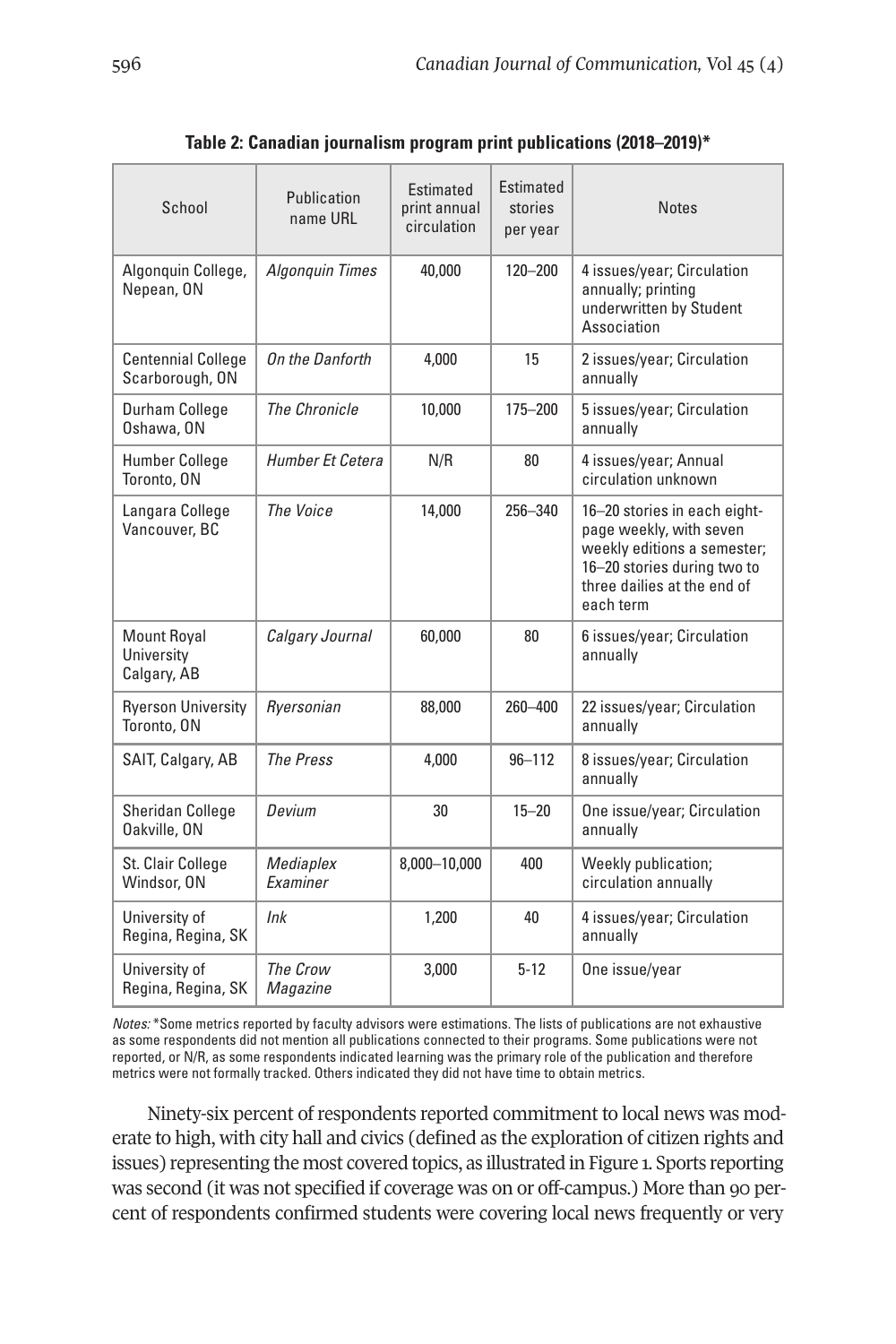frequently. Respondents also indicated students were actively engaged in authoring profiles of local people, with 84 percent suggesting students frequently or very frequently developed such profiles. Survey results further showed the work of student journalists was being shared publicly; 44 percent of respondents indicated student work always reached a public audience, while remaining respondents indicated student work usually or sometimes reached a public audience. Most respondents indicated news work was carried out by students under the supervision of faculty within course-based settings, a model that ensured a steady supply of student journalists undertaking editorial work in exchange for course credit. Respondents indicated the impact of student reporting was judged according to both metrics and community and audience feedback.



**Figure 1: Topic Coverage Frequency by Student Journalists**

*Source:* Canadian faculty advisors

Print publication circulation is typically measured using the number of printbased units (i.e., newspapers or magazines) produced and circulated over time. Annual figures were sought for this study, with some of the larger publications reporting significant reach. The *Ryersonian* produced 88,000 papers throughout the year; the *Calgary Journal*, 60,000;the *Algonquin Times*, 40,000; and *The Voice,*14,000.Advisors also provided metrics for online publications, measured by the average number of unique monthly visitors to publication websites. Once again, the audience reach was large in some cases, with *The Signal* garnering 56,000 unique average monthly visitors during key workshop periods;the *Calgary Journal,* 50,000, when editorial classes were in session; the *Ryersonian*, 51,000; and *Ink,* about 13,000.

Recognizing that metrics are but one measure of impact and that "measuring impact is hard" (Stray, 2012, para.16), advisors were asked to discuss how reporting projects affected communities. They responded with multiple examples of original and enterprising community-based stories. Terra Tailleur of the University of King's College,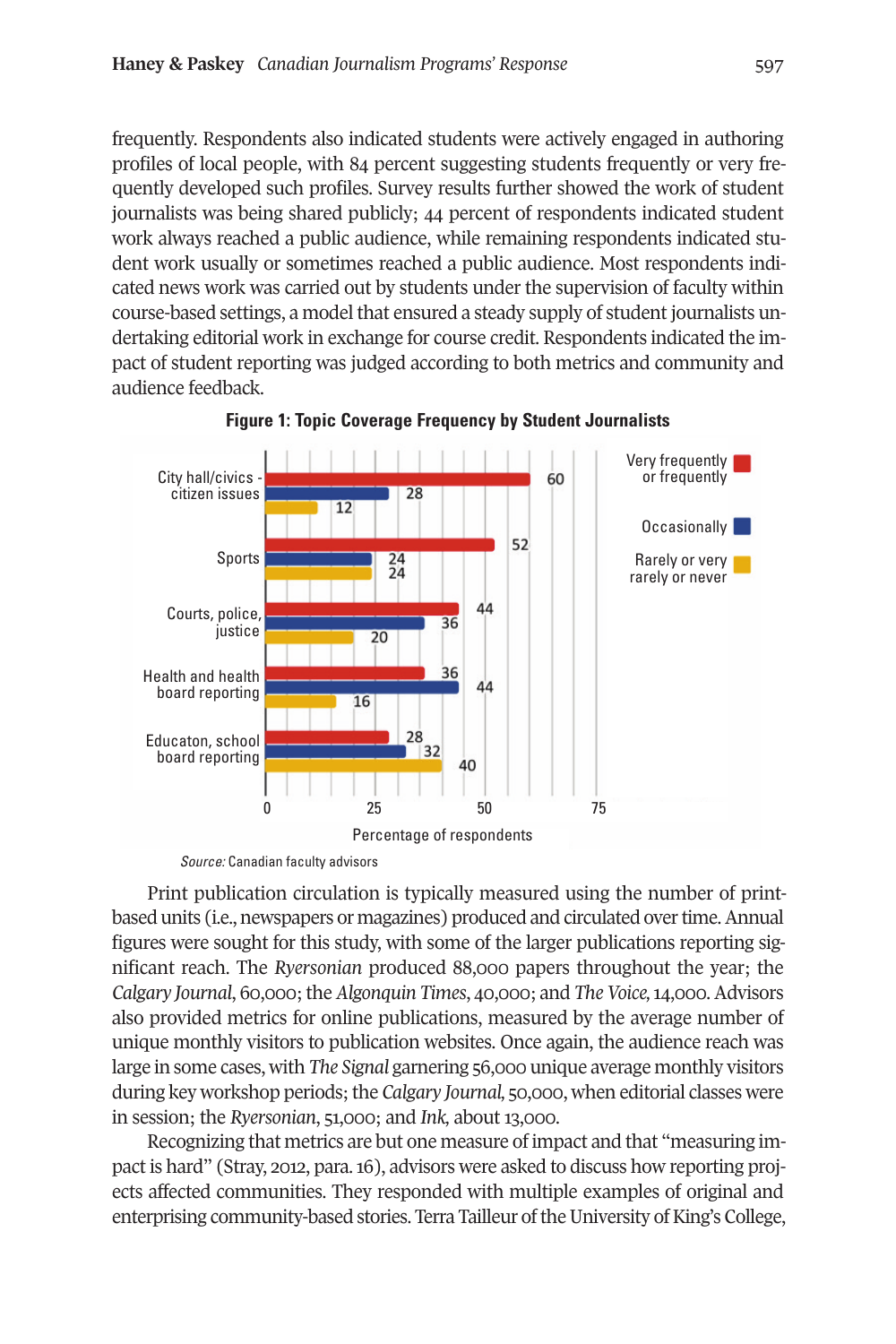describing a project that investigated arsenic in drinking water wells (see Frederiksen, 2017), wrote: "It's a good example of a deep dive into a localtopic that no other media has the time or resources to cover. It was shared widely in local communities." Others described reporting projects that exposed wrongdoing, helped and connected community members, gave voice to the marginalized, and ultimately created change. The high-impact stories cited by faculty served as a reminder of the considerable gravitas of topics being covered by Canadian student journalists, including the legalization of cannabis, opioid overdoses, serial murder in a  $LGBTQ+$  community, immigration challenges, Indigenous issues, mental-health topics, environmental contamination, and institutional failures. Several advisors also discussed how student-produced local news stories triggered mainstream media to follow up with similar reporting; this was interpreted by participants as a measure of success, as was the act of giving "voice" to people in the community who otherwise might never have been heard.

Filling gaps created by local news poverty was another consistent driver reported by most respondents. They described dwindling mainstream coverage as creating an opportunity for Canadian journalism programs to, in the University of Regina's Mark Taylor's words, "fill the void left by shuttered or non-existent newsrooms in communities." Similarly, Cheryl Vallender of Sheridan College in Oakville, Ontario, envisioned student journalists covering community stories "that the local news outlets can't due to cuts." The University of King's College, for example, found it was the only outlet covering a murder trial in Halifax because other "media didn't or simply couldn't devote resources to this," wrote Terra Tailleur. Brian Gorman described his program's intent to create a hyperlocal news site "dedicated to the working-class and poor neighbourhoods" adjacent to the campus, adding, "We also hope to provide some kind of supplement to the city's rapidly disappearing arts and entertainment journalism." Several unique local news initiatives were mentioned. At the University of Regina, for example, students endeavoured to find and report on stories in rural Saskatchewan communities, after which they would publish a onetime newspaper named after the community. Respondents also touched on ways that journalism schools and their publications were collaborating within nationally coordinated investi[ga](#page-15-1)tions involving other journalism schools and professional media organizations. 2

#### *Canadian journalism programs embracing media and non-media collaborations*

Study respondents indicated local news gaps were being addressed through program collaborations involving both media and non-media partners. Joy Jenkins and Lucas Graves (2019) define collaborations as "projects through which journalists from different news organizations work with one another and with other actors — such as technologists, data scientists, academics, and community members — to report, produce, and distribute news" (p. 7). Some 70 percent of respondents ranked their programs as very or extremely interested in collaborating with others, with the goal of generating more local news. The same number, 70 percent, reported having already undertaken collaborations that resulted in contributions to the local news environment, some of which are detailed in Table 3.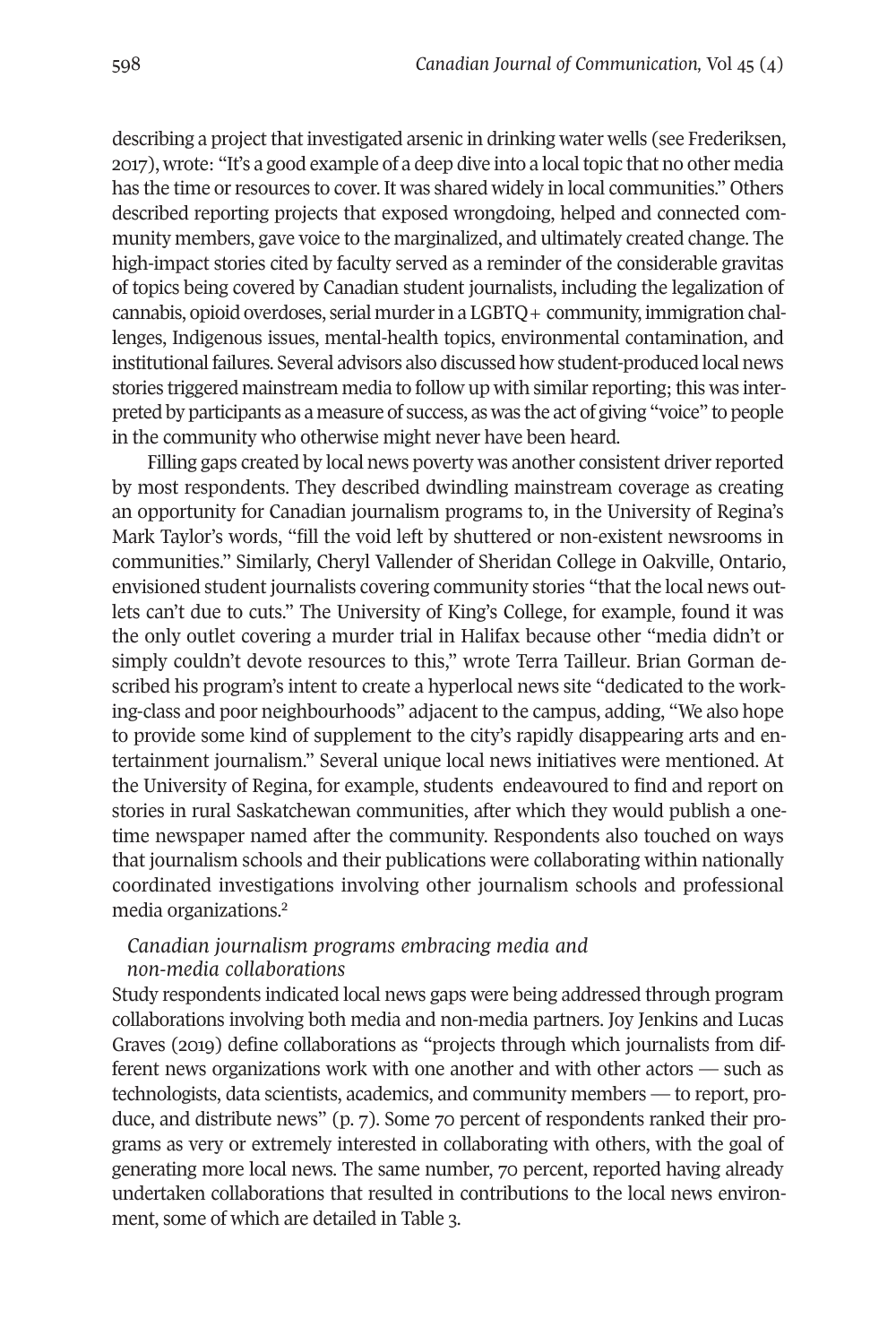| Journalism program                   | City            | Partnering organization                                       | Project                                  |  |
|--------------------------------------|-----------------|---------------------------------------------------------------|------------------------------------------|--|
| <b>British Columbia</b>              |                 |                                                               |                                          |  |
| <b>Thompson Rivers</b><br>University | Kamloops        | Student placements                                            |                                          |  |
| Langara College                      | Vancouver       | <b>Placed article in Black Press</b>                          | Undocumented<br>immigrants               |  |
| <b>BCIT</b>                          | Burnaby         | <b>Tiny Light Foundation</b>                                  | Public service: photos                   |  |
|                                      |                 | <b>CBC Radio</b>                                              |                                          |  |
| Alberta                              |                 |                                                               |                                          |  |
| <b>Mount Royal University</b>        | Calgary         | <b>Mental Health Commission of</b><br>Canada, Calgary chapter | <b>Mental health</b>                     |  |
|                                      |                 | <b>CBC/Calgary Herald</b>                                     | New immigrants                           |  |
|                                      |                 | Institute for Investigative Journalism                        | Lead in drinking water                   |  |
|                                      |                 | Mount Royal University Iniskim Centre                         | Indigenous content                       |  |
| <b>SAIT</b>                          | Calgary         | Contributed to local news sites                               |                                          |  |
| <b>NAIT</b>                          | Edmonton        | The Edmonton Police Service                                   | Opioid crisis                            |  |
|                                      |                 | An inner-city agency                                          | Homelessness                             |  |
| Saskatchewan                         |                 |                                                               |                                          |  |
| University Of Regina                 | Regina          | Institute for Investigative Journalism                        | Price of oil                             |  |
|                                      |                 | Unnamed                                                       | Hooked: opioids                          |  |
| Ontario                              |                 |                                                               |                                          |  |
| <b>Humber College</b>                | Etobicoke       | Institute for Investigative Journalism                        | Lead in drinking water                   |  |
| Durham College                       | Oshawa          | City of Oshawa                                                | Using Esri data for city<br>maps         |  |
| Algonquin College                    | Ottawa          | <b>Ontario Colleges Athletic Association</b>                  | <b>Sweat Magazine</b>                    |  |
| Conestoga College                    | Kitchener       | Wilfrid Laurier University                                    |                                          |  |
|                                      |                 | <b>Waterloo Region Record</b>                                 |                                          |  |
|                                      |                 | <b>Global News</b>                                            |                                          |  |
| <b>Centennial College</b>            | Scarborough     | Multiple community partners as part<br>of coursework          | Social media campaigns                   |  |
| <b>Sheridan Collage</b>              | <b>Oakville</b> | Provided broadcast to local news<br>station                   | Election coverage                        |  |
| St. Clair College                    | Windsor         | Provided exclusive stories to local<br>media outlets          |                                          |  |
| Nova Scotia                          |                 |                                                               |                                          |  |
| University of King's<br>College      | Halifax         | Ku'ku'kwes News/Maureen<br>Googoo                             | Missing and murdered<br>Indigenous women |  |
|                                      |                 | The Walrus                                                    | Mental health                            |  |
|                                      |                 | Institute for Investigative Journalism                        | Lead in drinking water                   |  |
|                                      |                 | <b>The Coast</b>                                              |                                          |  |
|                                      |                 | Advocate Media Inc.                                           |                                          |  |
| Nova Scotia Community<br>College     | Halifax         | Ku'ku'kwes News/Maureen<br>Googoo                             | <b>Truth and Reconciliation</b>          |  |

**Table 3: Canadian journalism program collaborations**

*Source:* Responses provided by Canadian journalism educators; some responses were incomplete.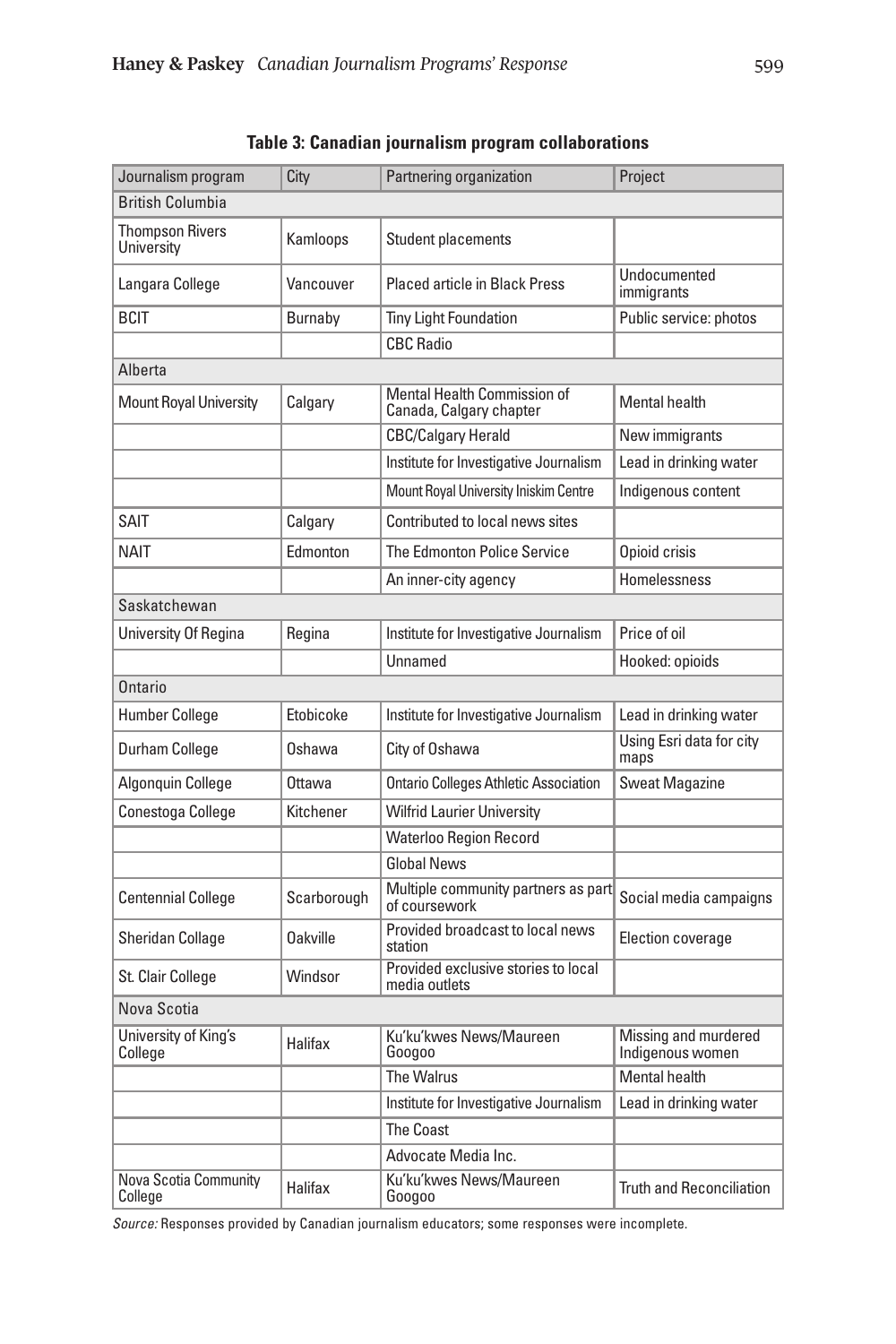Programs entered a wide range of partnerships, together with other journalism programs, nonprofit agencies, and professional media outlets, both large and small. Referencing calls to action by the Truth and Reconciliation Commission of Canada, respondents described three collaborations with Indigenous organizations. Erin Moore with Nova Scotia Community College's journalism program wrote about the critical leadership provided by an independent Indigenous news outlet, *Ku'ku'kwes News*, which resulted in students producing stories about truth and reconciliation. The University of King's College also mentioned its high-impact work with the same news outlet, whereby students reported on missing and murdered Indigenous women and girls from the Maritimes. The profiles were co-published on both news sites. The *Calgary Journal* partnered with the Iniskim Centre, a campus Indigenous support centre, to produce podcasts about issues affecting Indigenous people. Many respondents also identified multiple partnerships, past and present, with traditional media companies, out of which came a range of student-produced stories, including immigration, refugee, mentalhealth, and Indigenous issues, with some stories published in both program and partner sites. A number of respondents also indicated involvement with the Institute for Investigative Journalism (IIJ), a consortium between journalism schools and media partners based at Concordia University. The IIJ has engaged hundreds of Canadian journalism students in activities such as collecting water samples forlead testing, undertaking large data journalism projects, and producing stories for public audiences. Collaborations with non-media partners, including the Edmonton Police Service, the Canadian Mental Health Association, and the Ontario Colleges Athletic Association, were also mentioned. These collaborations reflect a type of reimagining of local news and who gets to practice it. As such, Ford and Ali's (2018) call to "expand our thinking" (p.12) would seem to be materializing, with industry turbulence cracking open opportunities in the local news economy. However, if local news gaps are driving organizations to more actively seek partnerships with postsecondary journalism programs (and this would be a worthy avenue for future research), then journalism educators would need to guard against exploitation (Salamon, 2015). Student journalists are hungry for opportunity but often unpaid for their efforts. Any move to expand collaborations and partnerships would require continued advocacy by educators to ensure students are appropriately acknowledged and in some cases compensated for their work.

# *Opportunities and challenges associated with journalism*

#### *program publications*

Producing news and running news operations within academic programs presents both opportunities and challenges. Many respondents reported optimistically that program publications were well positioned to address local news gaps. Publications were overseen by faculty with professional journalism experience. Students were described as heading into their neighbourhoods, interviewing sources, and developing news stories with a focus on serving their communities. While respondents' commentary about local news generation was largely optimistic in tone, they also identified challenges.

This study frames the faculty-identified challenges of collegiate news work in relation to faculty workload, institutional support, the role of the student, and collabo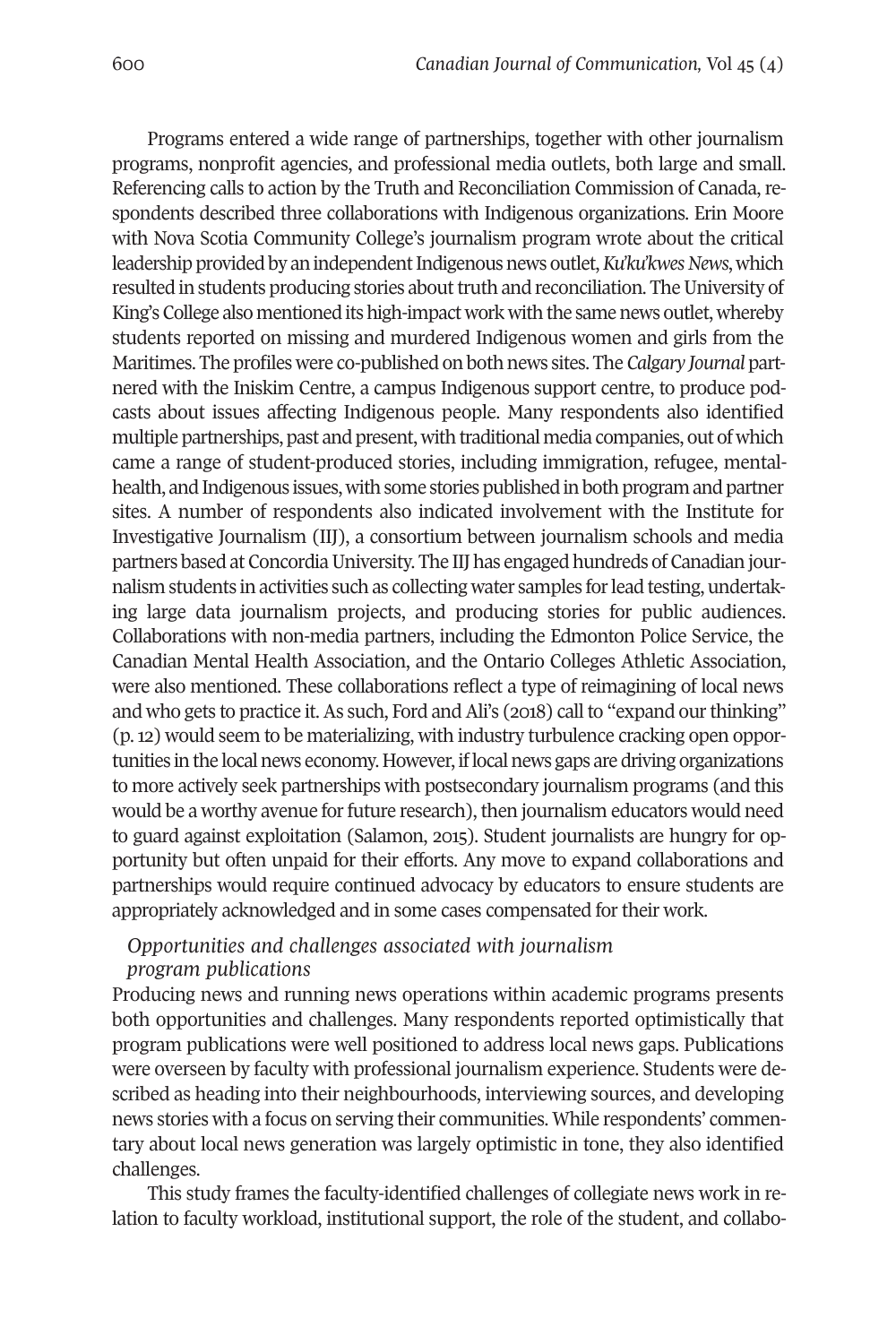rations. Similar to a study by Martin, Smy, and Ricketson (2019), several respondents in this study indicated a level of fatigue associated with editing student content for public edification. Carleton University's Aneurin Bosley cited the workload challenge of educators taking on editorial and publishing roles, in addition to teaching. Some faculty advisors also noted their institutions did not always understand nor support the publishing enterprise, a position discussed by John Maxwell Hamilton (2014), who argued journalism programs, their faculty, and their research missions were poorly understood in the academy: "The chairs of departments of English preside over programs that need no justification. Heads of journalism units cannot assume that. Every time a new provost arrives on campus, they have to worry about 'educating' him or her on the fundamental value of their unit" (p. 299). Faculty can feel especially taxed when their student journalists engage in investigative reporting that sometimes results in threats by disgruntled sources or legal actions. Respondent Archie McLean from Mount Royal University explained that when done well, investigative reporting holds authorities to account and can precipitate much public critique and debate. He noted that expanded news coverage could put already risk-averse postsecondary institutions in the position of having to respond to accusations of wrongdoing.

Respondents also touched on the challenges faced by journalism programs that investigate their own institutions. One respondent, who asked not to be identified because of possible backlash from university administrators, reported having helped student journalists discover an infrastructure problem that presented potential safety risks to the public. The participant indicated administrators knew of the problem but did not address it until after the news story was published. Another respondent shared a link to a high-impact story about the respondent's college losing millions trying to establish a campus in Saudi Arabia (Kidd, 2018). The story resulted in a lengthy response from administration accusing the public[ati](#page-16-0)on of a lack of balance and context, which the editors attached at the end of the story.<sup>3</sup> Respondents raised additional concerns about academic scheduling as an impediment to expanding local news operations. The student body is "constantly changing," noted Ryerson University's Peter Bakogeorge, adding "there is no consistency and only limited 'organizational' memory in a journalism program when it comes to local issues and people." Similarly, Conestoga College's Larry Cornies noted that just as students get "up to speed," they graduate. Others mentioned the challenge of running news operations over the fall and winter terms, only to see most student journalists leave in the spring. Postsecondary schedules were seen as testing the relationship with audiences, which in some cases are left with no new content for up to four months of each year.

Respondents also noted that if program publications were to fill more local news voids, journalism programs would require deeper support, or as respondent Frank Moher of Vancouver Island University said, "convincing administrations or funding organizations, both private and public, to pay for it." Generating stories vis-a-vis publications is expensive. Print publications carry significant production and circulation costs, while online publication expenses include website maintenance and hosting, audio and video production costs, as well as subscriptions for web-related tools. Unlike some U.S. collegiate journalism programs, which enjoy external support from founda-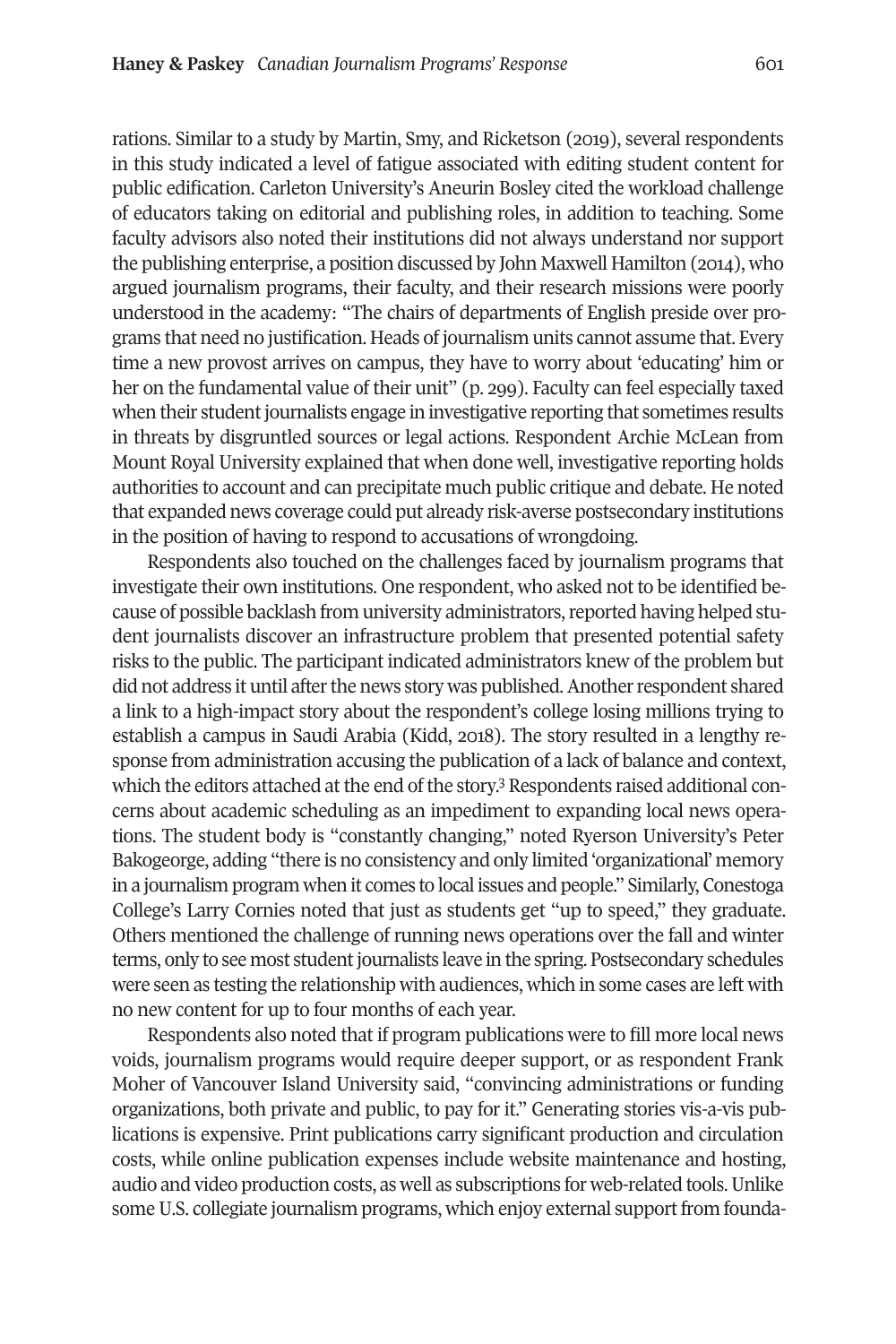tions, Canadian programs in this study reported they were funded almost entirely through their institutional budgets. Respondents showed their publications to be deeply dependent on institutional funding (see Figure 2, in which respondents described funding sources for their first-listed online publications). Furthermore, of all the publications discussed in the study, only one print publication was reported to be receiving philanthropic support. This may be tied to Canadian tax laws, which have historically disallowed charitable donations to news outlets. However, it is noted that most Canadian post-secondary institutions are registered charities that could be making charitable fundraising for journalism programs and their publications a higher priority.Another unique source of funding was reported by one program publication that received funding from the students' association.



**Figure 2: Faculty respondents (***n* **= 20) indicate sources of support for first listed online publications**

Another pressing matter for most faculty was the role of the student in publishing operations. Respondents expressed concerns about student interest, motivation, and capacity to do even more news work. The lack of journalism career opportunities and poor pay were cited as impeding faculty's ability to excite students about filling gaps in local news. As Jim Van Horne of Fanshawe College indicated, "Many prefer 'corporate communications' careers and feel journalism is just a stepping stone." These responses reinforce the need for journalism educators to reconcile their role in "training students for a professional workforce with the slow-motion disintegration ofthat workforce" (Anderson, 2017, p. 2033). Respondents further articulated concerns about expecting students to do the work of professionals. Frank Moher of Vancouver Island University indicated that while his program operated an online magazine, the focus was on teaching skill development and supporting graduates heading into the professional world, adding, "We do not aspire to be the professional world." St. Clair College's Veronique Mandal noted that her students were up to the task and viewed covering local news "as their obligation, and because it's expected, they take the role seriously." Others, however, stated students were not always interested in local issues. "Students are interested in global entertainment, global environmental issues etc., it is hard for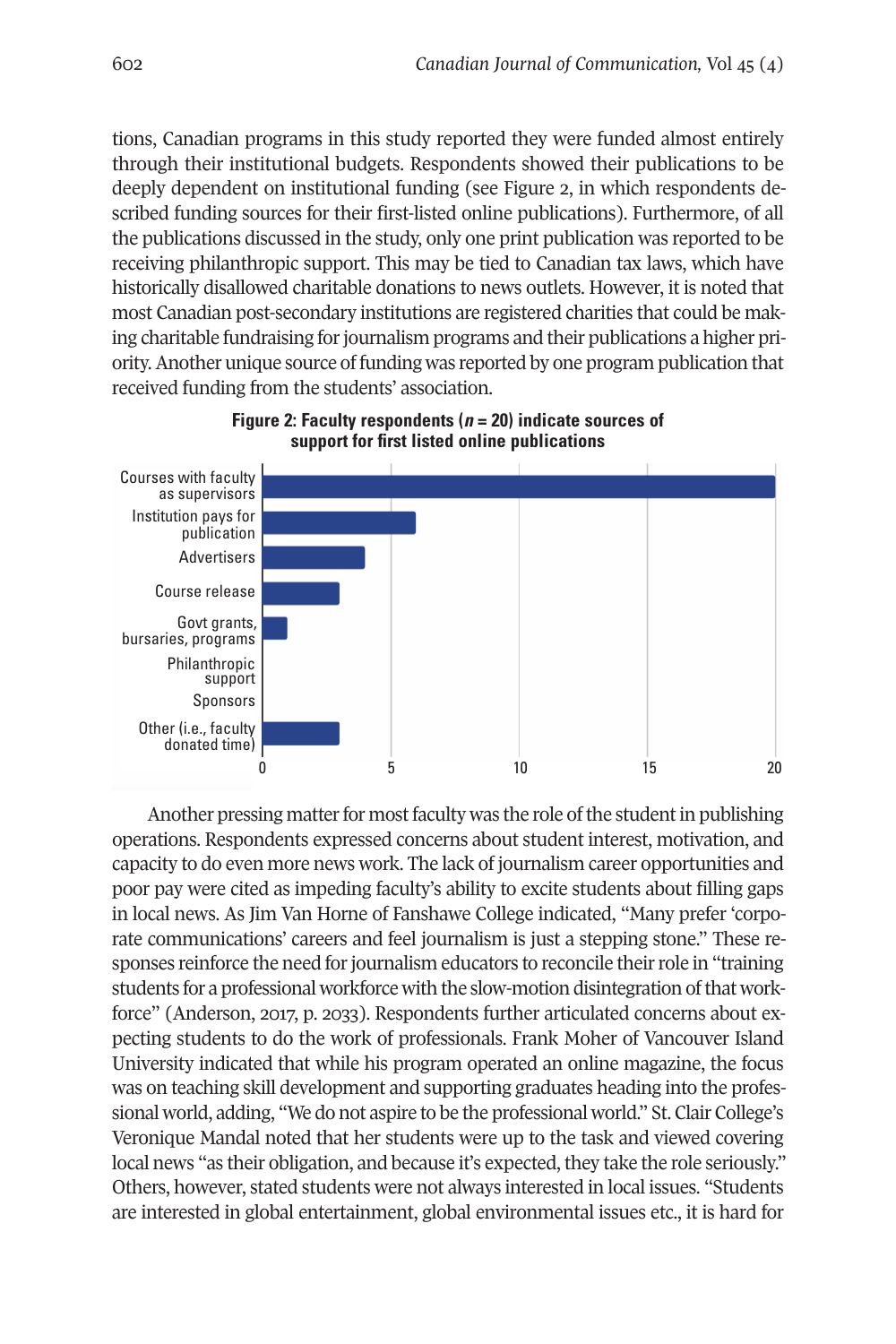them to understand that entertainers, concern about the environment, and political movements all start locally," noted Denise Schon from Centennial College. Jim Cunningham from the Southern Alberta Institute of Technology and Brian Legree from Durham College expanded on the challenge of engaging students to cover local news, though they and others discussed strategies to enhance interest, such as framing coverage as more directly affecting students.

Faculty also expressed challenges in terms of students not necessarily being ready to take on more news work. It is challenging work that plays out amid shifting professional norms (Bjørnsen, Hovden, & Ottosen, 2007; Deuze, 2005; Williams, Guglietti, & Haney, 2018). Respondent Tim Currie contemplated whether students possess "a weaker understanding of civics" compared to previous generations, adding they "may be less familiar with local news formats and coverage because their information diet (e.g., social media, podcasts) is different from previous generations." Taras (2015) examines this generational divide, describing a type of "downward spiral" where "the less exposure to news, the less interest people have in public affairs, and the less likely they are to vote" (p. 10). Characterizing young digital natives as "peek-a-boo citizens," Taras depicts them as both "connected, and global," yet "increasingly rootless, distrustful, disconnected, and arguably unhappy" (p. 41). The depiction highlights a need for a deeper understanding of how journalism student motivations, interests, and emerging professional identities inform any move to expand local news efforts in the academy.

Finally, while most faculty conveyed optimism about pursuing collaborations as a way to address local news gaps, 30 percent of respondents indicated lower levels of interest. Some respondents noted their programs were very small. It is possible that faculty editors felt they and their programs were too overloaded to even contemplate entering collaborations. Additionally, respondent Archie McLean indicated collaborations could be both rewarding and difficult to manage. Based on experience with both media and non-media organizations, the authors have personally observed the need to help students deconstruct the experience, especially when working with non-media partners who may not know or embrace journalistic values such as independence and autonomy (Deuze, 2005; Shapiro, 2014). Managing the ethics of partnership can be messy and requires helping students to decipher independent journalism from community service work or even public relations.

#### **Conclusion**

This research represents the first time Canadian journalism educators were queried about their program-based news publications, their capacity to address news poverty, and their interest in collaborations. The majority of journalism programs are robust creators of open-access local news content, fuelled by students carrying out supervised coursework that often finds its way to online, print, social, and broadcast sites. Several faculty advisors reported trying to actively fill local news gaps with student-generated content. Faculty optimistically described the excitement and impact of studentreporting projects on underreported issues, as well as significant collaborations with media and non-media partners. In this study, it is reasonable to infer that journalism school collaborations with Indigenous organizations are a response to Canada's Truth and Reconciliation Commission of Canada's calls to action.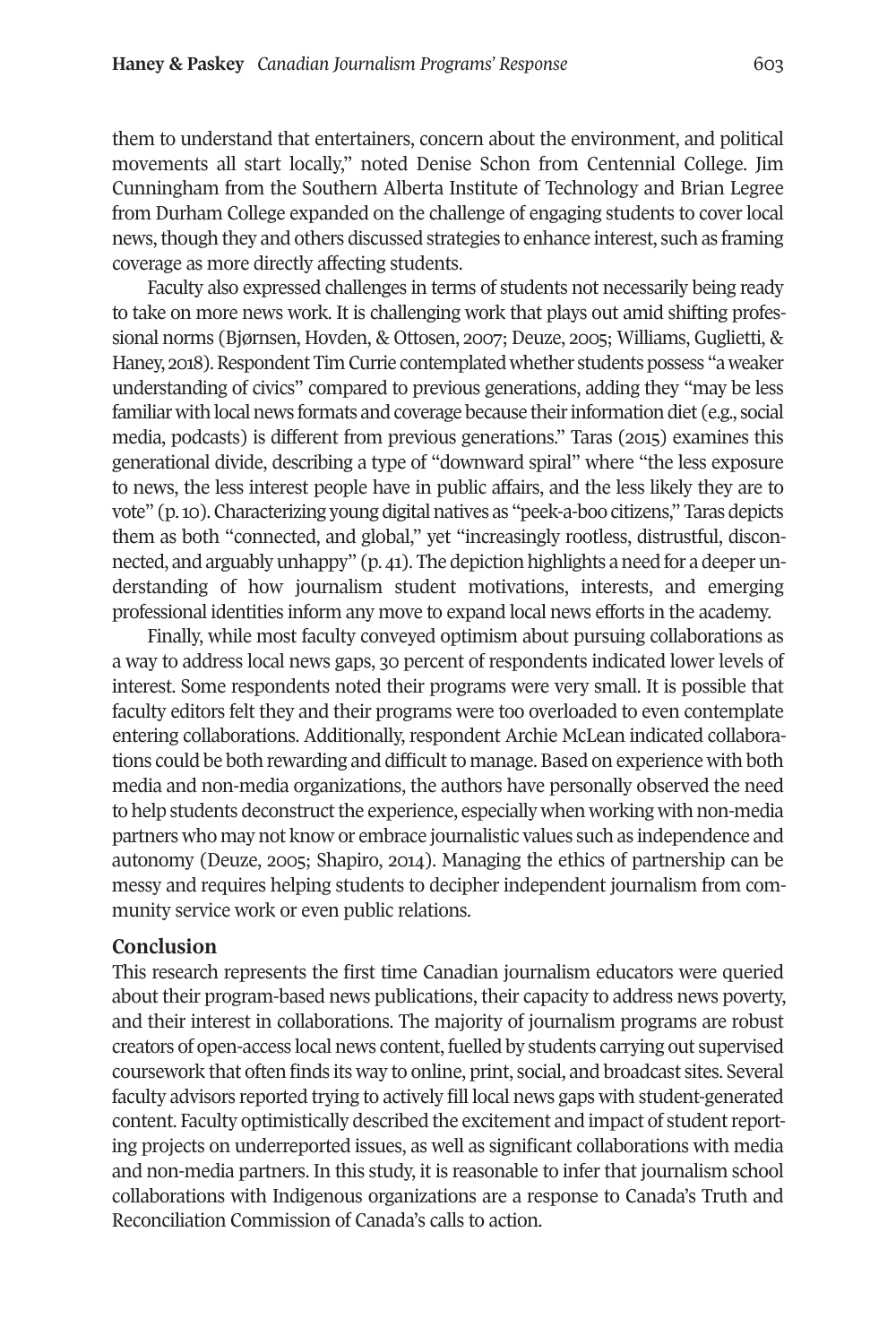Despite their optimism and excitement about local news, faculty raised important pedagogical, financial, and ethical questions about plunging students and faculty into more public-facing endeavours. Sources of tension included faculty workload concerns and students' ability to produce deadline-driven work that meets journalistic standards. There were varying levels of institutional and financial support with only one reported instance of philanthropic support for a publication. Other challenges included inconsistent student interest in local news, academic schedules that hinder publishing in summer months, and the dearth of professional news work that awaits journalism graduates. We find it unlikely that Canadian journalism programs can or should replace the labour of professional journalists. However, the current collective efforts of dozens of journalism programs is a force to be acknowledged and leveraged.

This study provides many avenues for continued research, including best practices for engaging journalism students in local news reporting and collaborations, the best way to evaluate publication and story impact, and best practices to increase institutional and philanthropic support for program-based news operations in Canadian journalism schools. Furthermore, the study findings open the door to identifying priorities for journalism programs wishing to expand local news coverage. One obvious priority should be to leverage more support from public and private funders to bolster local news initiatives designed with and for the community. Key is to connect supportive student learning to initiatives that best serve communities in a time of declining local news. Collaborations are among the more powerful ways to upscale the kinds of local news stories that ultimately serve the public good. All of this requires a reimagining of students as partners. However, an expanded commitment to year-round publishing with dedicated faculty editors and paid student journalists may be necessary to expand local news generation. At their best, postsecondary institutions are places of intellectual ferment and change. Given the decline of traditional journalism jobs and a trend toward journalism as a freelance enterprise, journalism educators must work together for continued innovation that reaches beyond established formulas of news work and delivery.

#### **Acknowledgements**

The authors wish to thank research assistants Kyra Bird and Stephanie Hagenaars for their dedication to this project, made possible through an internal research grant from Mount Royal University.

#### **Notes**

<span id="page-15-0"></span>1. To gauge whether Canadian journalism programs participating in this study were situated in locations that had experienced local news shrinkage, research assistant Stephanie Hagenaars plotted participant programs on aGoogle [map](https://tinyurl.com/mappingnews) [\(https://tinyurl.com/mappingnews\)](https://tinyurl.com/mappingnews) layered with local news outlet closure data from Lindgren & Corbett (n.d.) that used geo-mapping to track local news activity, including outlet closures, mergers, and downsizings in Canada since 2008.

<span id="page-15-1"></span>2. The mission of the Institute for Investigative Journalism (Concordia University, n.d.) includes addressing news poverty by assisting with "quality reporting for underserved communities" (Mission 3, para. 12). The IIJ's first investigation examined the environmental costs of Canada's oil industry (Observer Media Group, 2020). The latest national investigation, called Tainted Water, examined lead levels in Canada's water supply, with contributions from participating journalists, media companies, journalism students, and postsecondary institutions.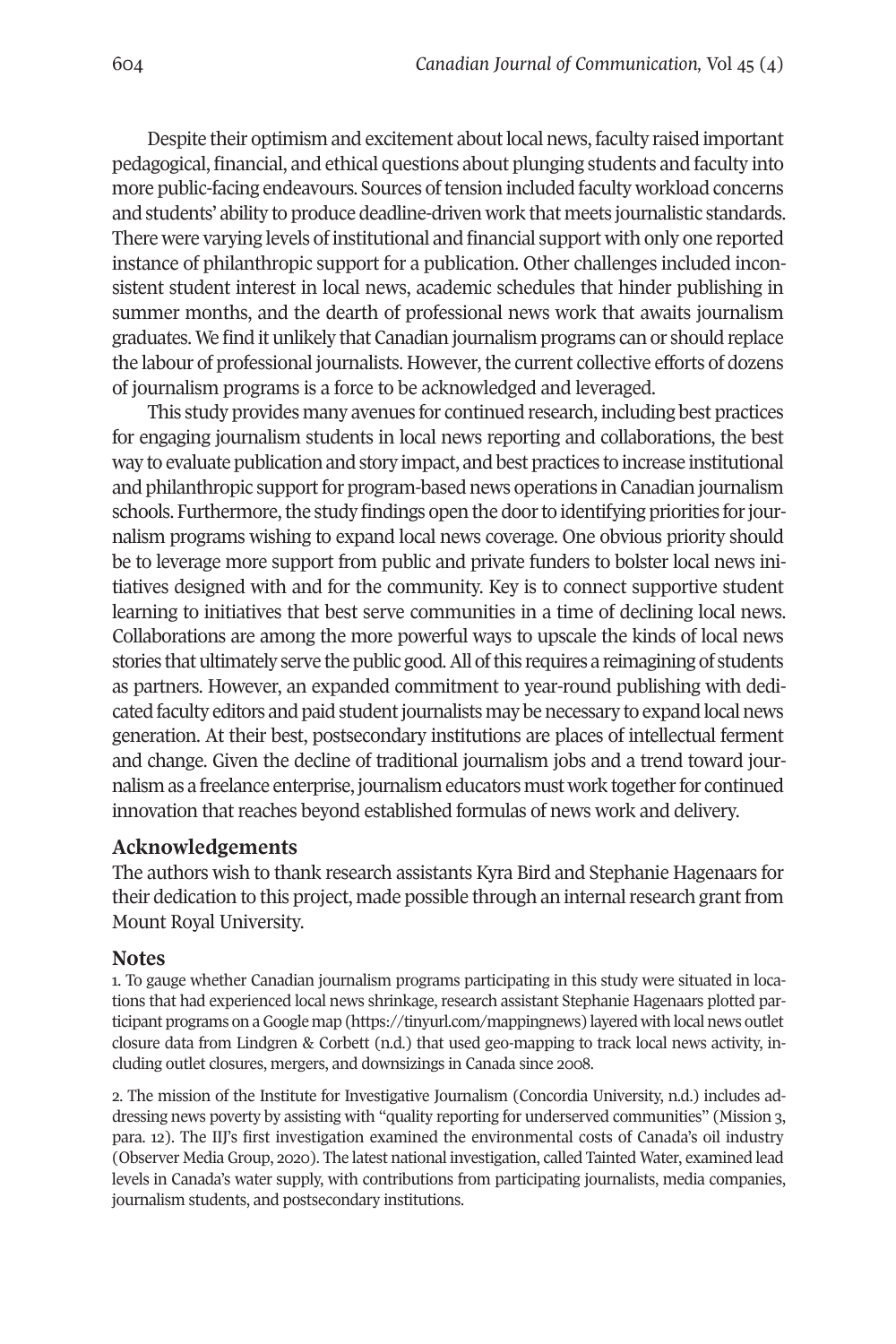<span id="page-16-0"></span>3. Unlike most program publications produced by journalism students for course credit, the *Algonquin Times* receives some funding from the students' association rather than the university.

#### **Acknowledgements**

The authors wish to thank research assistants Kyra Bird and Stephanie Hagenaars for their dedication to this project, made possible through an internal research grant from Mount Royal University.

#### **Websites**

*1069 the X,* <https://www.1069thex.com/news/> *Advocate Media Inc.,* <https://advocatemediainc.com/> *Algonquin Times*, <https://algonquintimes.com/> *BCIT News,* <https://bcitnews.com/> *Calgary Journal,* <https://calgaryjournal.ca/> *Capital Current,* <https://capitalcurrent.ca/> *The Chronicle,* <https://chronicle.durhamcollege.ca/> *The Coast,* <https://thecoast.ca/> *The Crow Magazine,* <http://www.jschool.ca/in-depth/the-crow> *Humber Et Cetera,* <https://humberetc.ca/> *Humber News,* <http://humbernews.ca/> *Ignite News,* <http://www.ignitenews.ca/> *Ink,* <http://ink.urjschool.ca/> J-Source: The Canadian Journalism Project, [j-source.ca](http://j-source.ca) *Kúkúkwes News,* <http://kukukwes.com/> *Mediaplex Examiner,* <http://themediaplex.com/> *NAIT News Watch,* <https://naitnewswatch.ca/> *On the Danforth,* <http://onthedanforth.ca/> *The Press,* <https://saitjournalism.ca/thepress/> *Ryersonian,* <https://ryersonian.ca/> *Scavenger,* <https://macewanjournalism.com/> *Sheridan Sun,* <http://sheridansun.sheridanc.on.ca/> *The Signal,* <https://signalhfx.ca/> *Spoke Online,* <https://spokeonline.com/> *Sweat Mag,* <http://humberjournalism.com/sweatmag/> *Toronto Observer,* <https://torontoobserver.ca/> *The Voice,* <https://www.langaravoice.ca/> *The Walrus,* <https://thewalrus.ca/> *WTV Media,* <https://www.facebook.com/WTVMedia/>

#### **References**

- Allen, Gene, Craft, Stephanie, Waddell, Christopher, & Young, Mary Lynn. (2015). *Toward 2020: New directions in journalism education.* Toronto, ON: Ryerson Journalism Research Centre. URL: <https://digital.library.ryerson.ca/islandora/object/RULA%3A3830> [October 18, 2020].
- Allsop,Jon. (2019,July 2).AnotherbrutalweekforAmericanjournalism.*ColumbiaJournalismReview.*URL: [https://www.cjr.org/the\\_media\\_today/media\\_layoffs\\_the\\_vindicator.php](https://www.cjr.org/the_media_today/media_layoffs_the_vindicator.php) [October 19, 2020].
- Anderson, C.W. (2017). Venture labor, the news crisis, and journalism education. *International Journal of Communication, 11,* 2033–2036. URL: [https://ijoc.org/index.php/ijoc/article](https://ijoc.org/index.php/ijoc/article/view/4555/2025) [/view/4555/2025](https://ijoc.org/index.php/ijoc/article/view/4555/2025) [October 18, 2020].
- Anderson, C.W., Bell, Emily, & Shirky, Clay. (2014). *Post industrial journalism: Adapting to the present.* New York, NY: Tow Center for Digital Journalism, Columbia University. doi[:10.7916](https://doi.org/10.7916/d8n01js7 ) [/d8n01js7](https://doi.org/10.7916/d8n01js7 )
- Barnett, Steven, & Townend, Judith. (2015). Plurality, policy and the local. *Journalism Practice, 9*(3), 332–349. doi[:10.1080/17512786.2014.943930](https://doi.org/10.1080/17512786.2014.943930)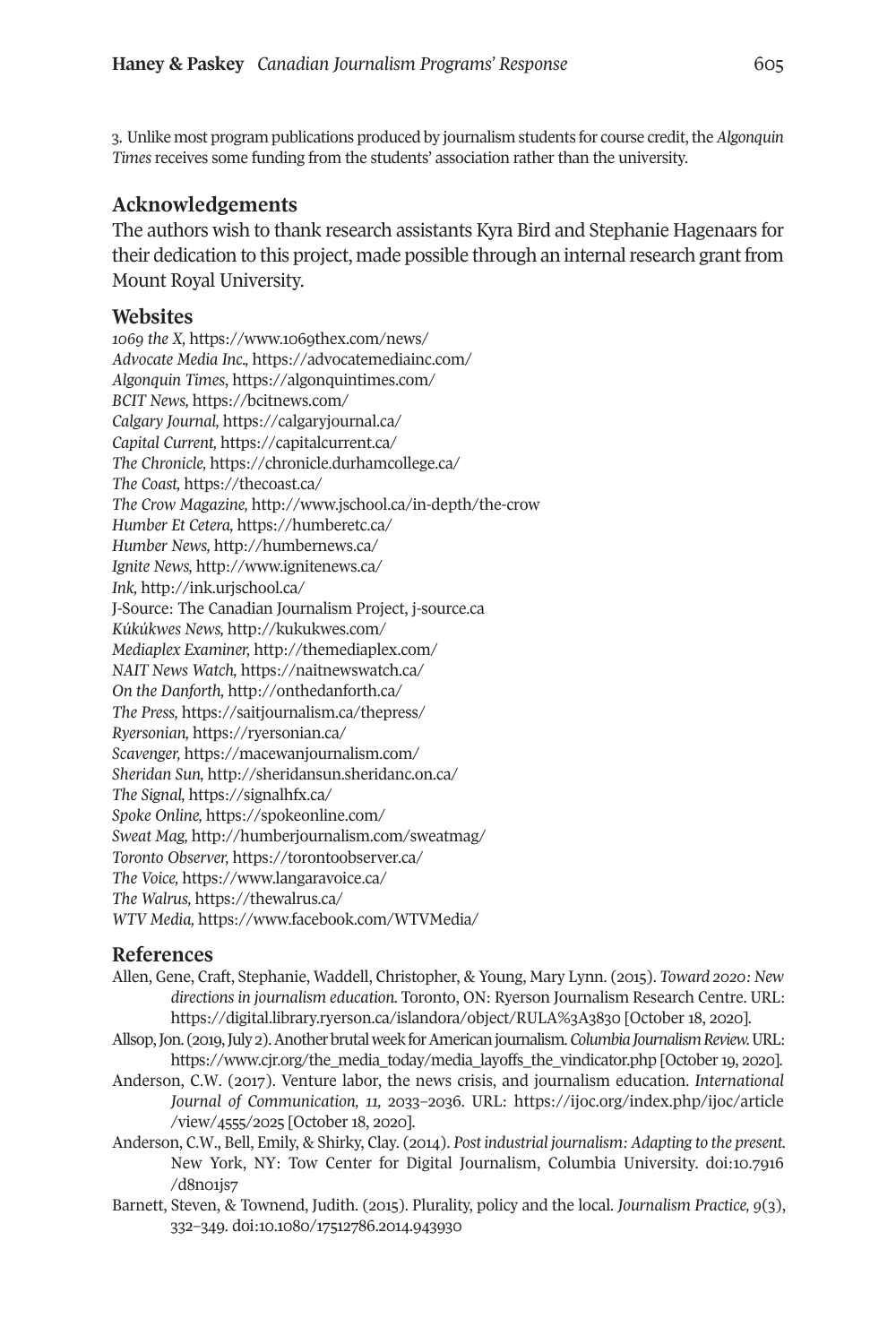- Barthel, Michael, Holcomb, Jesse, Mahone, Jessica, & Mitchell, Amy. (2016). *Civic engagementstrongly tied to local news habits: Local voters and those who feel attached to their communities stand out.* Washington, DC: Pew Research Center. URL: [https://www.journalism.org/2016/11/03](https://www.journalism.org/2016/11/03/civic-engagement-strongly-tied-to-local-news-habits/) [/civic-engagement-strongly-tied-to-local-news-habits/](https://www.journalism.org/2016/11/03/civic-engagement-strongly-tied-to-local-news-habits/) [October 18, 2020].
- Bjørnsen, Gunn, Hovden, Jan Fredrik, & Ottosen, Rune. (2007). Journalists in the making. *Journalism Practice, 1*(3), 383–403. doi[:10.1080/17512780701505085](https://doi.org/10.1080/17512780701505085)
- Clausen, Lisbeth. (2004). Localizing the global: 'Domestication' processes in international news production. *Media, Culture & Society, 26*(1), 25–44. doi[:https://doi.org/10.1177/0163443704038203](https://doi.org/10.1177/0163443704038203)
- Compton, James, & Benedetti, Paul. (2010). Labour, new media and the institutional restructuring of journalism. *Journalism Studies, 11*(4), 487–499. doi[:10.1080/14616701003638350](https://doi.org/10.1080/14616701003638350)
- ConcordiaUniversity. (n.d.). *About us.* Montréal, QC: ConcordiaUniversity,Department of Journalism. URL: [https://www.concordia.ca/artsci/journalism/research/investigative-journalism/about](https://www.concordia.ca/artsci/journalism/research/investigative-journalism/about.html) [.html](https://www.concordia.ca/artsci/journalism/research/investigative-journalism/about.html) [October 30, 2020].
- Corbett, Jon, & Lindgren, April. (2019). Exploring the potential for crowdsourced spatial information to inform debate related to the changing Canadian local news landscape. *Spatial Knowledge and Information Canada, 7*(4), 1–7. URL: <http://ceur-ws.org/Vol-2323/SKI-Canada-2019-7-4-2.pdf> [October 18, 2020].
- Deuze, Mark. (2005). What is journalism? Professional identity and ideology of journalists reconsidered. *Journalism, 6*(4), 442–464. doi[:10.1177/1464884905056815](https://doi.org/10.1177/1464884905056815)
- Deuze, Mark, & Witschge, Tamara. (2018). Beyond journalism: Theorizing the transformation of journalism. *Journalism, 19*(2), 165–181. doi[:10.1177/1464884916688550](https://doi.org/10.1177/1464884916688550)
- Ford, Sam, & Ali, Christopher. (2018). *The future of local news in New York City.* New York, NY: Tow Center for Digital Journalism. <https://doi.org/10.7916/D8KP9JJD>
- Frederiksen, Mikkel. (2017, July 5). Something in the water. *The Signal.* URL: [https://signalhfx.ca](https://signalhfx.ca/deadly-water/) [/deadly-water/](https://signalhfx.ca/deadly-water/) [October 30, 2020].
- Gao, Pengjie, Lee, Chang, & Murphy, Dermot. (2019). Financing dies in darkness? The impact of newspaper closures on public finance. *Journal of Financial Economics, 135*(2), 404–426. doi[:10.1016/j.jfineco.2019.06.003](https://doi.org/10.1016/j.jfineco.2019.06.003)
- Gasher, Mike. (2015). What is journalism education for? In G. Allen, S. Craft, C. Waddell, & M.L. Young (Eds.), *Toward 2020: New directions in journalism education* (pp. 105–110). Toronto, ON: Ryerson Journalism Research Centre.
- Gasher, Mike, Brin, Colette, Crowther, Christine, King, Gretchen, Salamon, Errol, & Thibault, Simon (Eds.). (2016). *Journalism in crisis: Bridging theory and practice for democratic media strategies in Canada.* Toronto, ON: University of Toronto Press.
- Google. (n.d.). [Illustrator: Stephanie Hagenaars]. *Surveyed Canadian journalism programssurrounded by local newsshrinkage.* URL: [https://www.google.com/maps/d/u/0/viewer?ll=37.86345973](https://www.google.com/maps/d/u/0/viewer?ll=37.86345973317073%2C-43.82878130282034&z=2&mid=10SE058v964LIHAsc9eoU6dv_ut5wTayh) [317073%2C-43.82878130282034&z=2&mid=10SE058v964LIHAsc9eoU6dv\\_ut5wTayh](https://www.google.com/maps/d/u/0/viewer?ll=37.86345973317073%2C-43.82878130282034&z=2&mid=10SE058v964LIHAsc9eoU6dv_ut5wTayh) [October 30, 2020].
- Hamilton, John Maxwell. (2014). Journalism education: The view from the provost's office. *Journalism & Mass Communication Educator, 69*(3), 289–300. doi[:10.1177/1077695814542935](https://doi.org/10.1177/1077695814542935)
- Jaakkola, Maarit. (2018). S(t)imulating journalism in the classroom: A structured comparison of the design of pedagogical newsrooms in Nordic academic journalism training. *Journalism & Mass Communication Educator, 73*(2), 182–199. doi[:10.1177/1077695817709180](https://doi.org/10.1177/1077695817709180)
- Jenkins, Joy, & Graves, Lucas. (2019). *Case studiesin collaborative local journalism*. Oxford, UK: Reuters Institute forthe Study of Journalism. URL: [https://reutersinstitute.politics.ox.ac.uk/our-re](https://reutersinstitute.politics.ox.ac.uk/our-research/case-studies-collaborative-local-journalism)[search/case-studies-collaborative-local-journalism](https://reutersinstitute.politics.ox.ac.uk/our-research/case-studies-collaborative-local-journalism) [October 30, 2020].
- Kelley, Kate, Clark, Belinda, Brown, Vivienne, & Sitzia, John. (2003). Good practice in the conduct and reporting of survey research. *International Journal for Quality in Health Care, 15*(3), 261–266. doi[:10.1093/intqhc/mzg031](http://doi.org/10.1093/intqhc/mzg031)
- Kidd, Tyler. (2018, April 20). What went wrong at Algonquin's Jazan … Saudi Arabia campus. *Algonquin Times.* URL: [https://algonquintimes.com/news/what-went-wrong-at-algonquins](https://algonquintimes.com/news/what-went-wrong-at-algonquins-jazan-campus-documents-show-a-history-of-unrealistic-assumptions-bad-timing-and-a-poor-cultural-match-led-to-the-9-million-closure-of-its-saudi-arabia-campus/) [-jazan-campus-documents-show-a-history-of-unrealistic-assumptions-bad-timing-and-a](https://algonquintimes.com/news/what-went-wrong-at-algonquins-jazan-campus-documents-show-a-history-of-unrealistic-assumptions-bad-timing-and-a-poor-cultural-match-led-to-the-9-million-closure-of-its-saudi-arabia-campus/) [-poor-cultural-match-led-to-the-9-million-closure-of-its-saudi-arabia-campus/](https://algonquintimes.com/news/what-went-wrong-at-algonquins-jazan-campus-documents-show-a-history-of-unrealistic-assumptions-bad-timing-and-a-poor-cultural-match-led-to-the-9-million-closure-of-its-saudi-arabia-campus/) [October 30, 2020].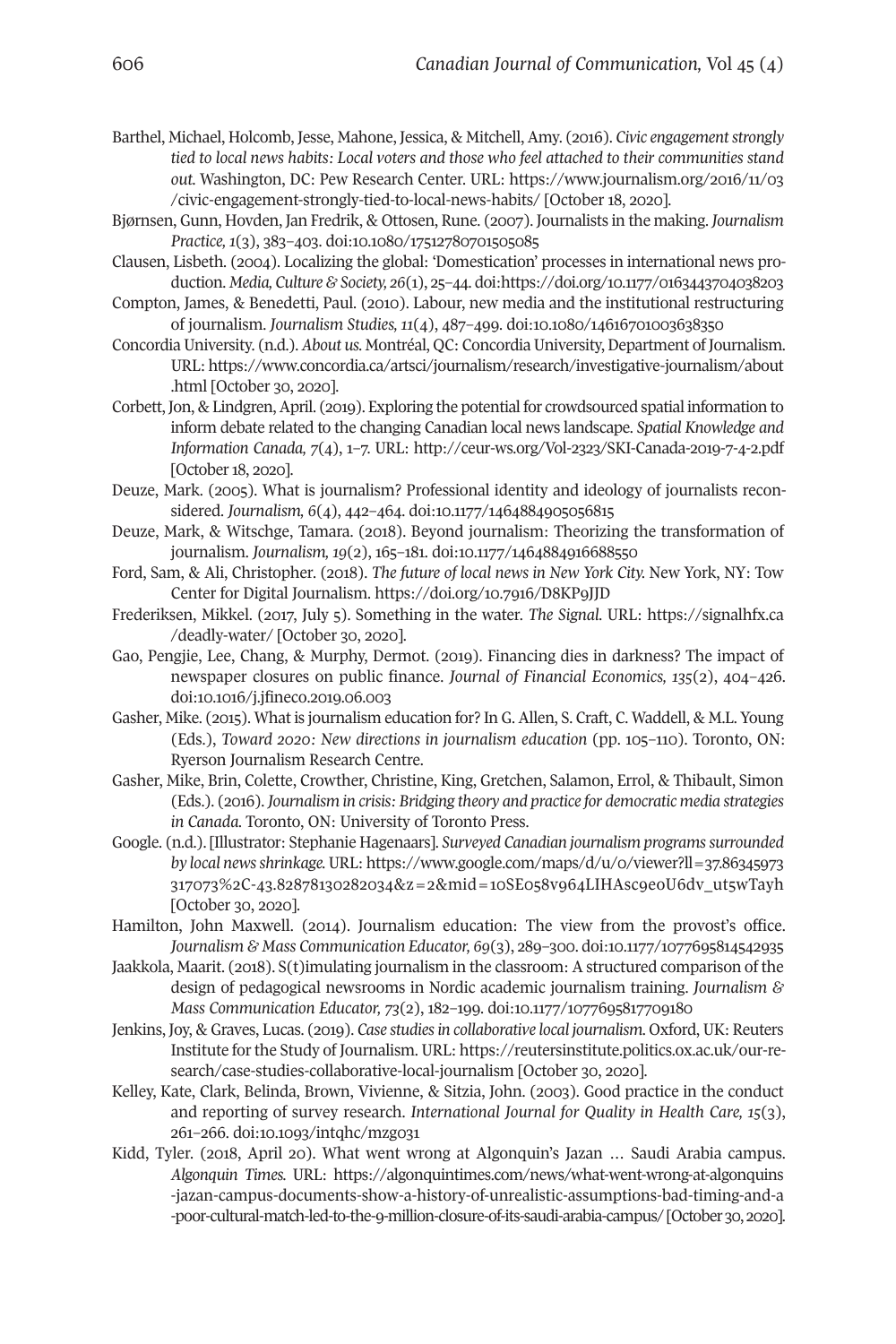- Krueger, R., & Casey, M. (2001). Designing and conducting focus group interviews. In Richard A. Krueger, Mary Anne Casey, Jonathan Donner, Stuart Kirsch, & Jonathan N. Maack (Eds.), *Social development papers: Social Analysis Selected Tools and Techniques, Paper 36* (pp. 4–23). doi[:10.1136/bmj.311.7000.299](https://doi.org/10.1136/bmj.311.7000.299)
- Lindgren, April, & Corbett, Jon. (n.d.) *Local news map data. Local news research project.* URL: <http://localnewsresearchproject.ca/category/local-news-map-data> [October 18, 2020].
- Lindgren, April, & Corbett, Jon. (2020, June) Local news map data June 1, 2020. *Local News Research Project.* URL: [https://localnewsresearchproject.ca/wp-content/uploads/2020/06/Local](https://localnewsresearchproject.ca/wp-content/uploads/2020/06/LocalNewsMapDataJune2020.pdf) [NewsMapDataJune2020.pdf](https://localnewsresearchproject.ca/wp-content/uploads/2020/06/LocalNewsMapDataJune2020.pdf) [October 18, 2020].
- Lindgren, April, Corbett, Jon, & Hodson, Jaigris. (n.d.) *Local News Research Project*. URL: [https://local](https://localnewsresearchproject.ca) [newsresearchproject.ca/](https://localnewsresearchproject.ca) [October 18, 2020].
- Lindgren, April, Corbett, Jon, & Hodson, Jaigris. (2017, January 23). Canada's local news "poverty." *Policy Options.* URL: [http://policyoptions.irpp.org/magazines/january-2017/canadas-local](http://policyoptions.irpp.org/magazines/january-2017/canadas-local-news-poverty/) [-news-poverty/](http://policyoptions.irpp.org/magazines/january-2017/canadas-local-news-poverty/) [October 18, 2020].
- Lindgren, April, Wechsler, Steph, & Wong, Christina. (2020). COVID-19 media impact map for Canada: Fact sheet. *Local News Research Project.* URL: [https://localnewsresearchproject.ca](https://localnewsresearchproject.ca/wp-content/uploads/2020/04/COVID-19-Media-Impact-Map-for-Canada-Fact-Sheet.pdf) [/wp-content/uploads/2020/04/COVID-19-Media-Impact-Map-for-Canada-Fact-Sheet.pdf](https://localnewsresearchproject.ca/wp-content/uploads/2020/04/COVID-19-Media-Impact-Map-for-Canada-Fact-Sheet.pdf) [October 18, 2020].
- Martin, Jennifer, Smy, Lucy, & Ricketson, Matthew. (2019). The promise and perils of staff/student publications in Australian journalism programmes. *Australian Journalism Review, 41*(2), 211–224. doi[:https://doi.org/10.1386/ajr\\_00007\\_1](https://doi.org/10.1386/ajr_00007_1)
- Mensing, Donica. (2010). Rethinking [again] the future of journalism education. *Journalism Studies, 11*(4), 511–523. doi[:https://doi.org/10.1080/14616701003638376](https://doi.org/10.1080/14616701003638376)
- Meijer, Irene Costera. (2010). Democratizing journalism? *Journalism Studies, 11*(3), 327–342. doi[:https://doi.org/10.1080/14616700903500256](https://doi.org/10.1080/14616700903500256)
- Metzgar, Emily T., Kurpius, David D., & Rowley, Karen M. (2011). Defining hyperlocal media: Proposing a framework for discussion. *New Media & Society, 13*(5), 772–787. doi[:10.1177](https://doi.org/10.1177/1461444810385095) [/1461444810385095](https://doi.org/10.1177/1461444810385095)
- Monbiot, George. (2009, November 9). I, too, mourn good local newspapers. But this lot just aren't worth saving. *The Guardian.* URL: [https://www.theguardian.com/commentisfree/2009/nov](https://www.theguardian.com/commentisfree/2009/nov/09/local-newspapers-democracy) [/09/local-newspapers-democracy](https://www.theguardian.com/commentisfree/2009/nov/09/local-newspapers-democracy) [October 18, 2020].
- Napoli, Philip M., Weber, Matthew, McCollough, Katie, & Wang, Qun. (2018). Assessing local journalism: News deserts, journalism divides, and the determinants of the robustness of local news. *News Measures Research Project.* URL: [https://dewitt.sanford.duke.edu/wp-content](https://dewitt.sanford.duke.edu/wp-content/uploads/2018/08/Assessing-Local-Journalism_100-Communities.pdf) [/uploads/2018/08/Assessing-Local-Journalism\\_100-Communities.pdf](https://dewitt.sanford.duke.edu/wp-content/uploads/2018/08/Assessing-Local-Journalism_100-Communities.pdf) [October 18, 2020].
- Newton, Eric, Bell, Clark, Ross, Bob, Philipps, Mike, Shoemaker, Linda, & Haas, David. (2012, August 3). An *open letter to America's university presidents.* Miami, FL: Knight Foundation. URL: [https://knight](https://knightfoundation.org/articles/open-letter-americas-university-presidents) [foundation.org/articles/open-letter-americas-university-presidents](https://knightfoundation.org/articles/open-letter-americas-university-presidents) [October18, 2020].
- Nielsen, Rasmus Kleis (Ed.). (2015). *Local journalism: The decline of newspapers and the rise of digital media.* Oxford, UK: I.B. Tauris & Co. in association with Reuters Institute for the Study of Journalism, University of Oxford. URL: [https://reutersinstitute.politics.ox.ac.uk/sites](https://reutersinstitute.politics.ox.ac.uk/sites/default/files/2017-12/Local%20Journalism%20-%20the%20decline%20of%20newspapers%20and%20the%20rise%20of%20digital%20media.pdf) [/default/files/2017-12/Local%20Journalism%20-%20the%20decline%20of%20newspapers](https://reutersinstitute.politics.ox.ac.uk/sites/default/files/2017-12/Local%20Journalism%20-%20the%20decline%20of%20newspapers%20and%20the%20rise%20of%20digital%20media.pdf) [%20and%20the%20rise%20of%20digital%20media.pdf](https://reutersinstitute.politics.ox.ac.uk/sites/default/files/2017-12/Local%20Journalism%20-%20the%20decline%20of%20newspapers%20and%20the%20rise%20of%20digital%20media.pdf) [October 18, 2020].
- Observer Media Group. (2020). Special report: The price of oil. *Canada's National Observer.* URL: <https://www.nationalobserver.com/special-reports/price-oil> [October 30, 2020].
- Olsen, Gunhild Ring. (2018). *A new platform for quality journalism? A study of four U.S. nonprofit university centers and their attempt to save professional reporting through using classrooms as newsrooms* [PhD dissertation]. Bergen, NO: University of Bergen Open Research Archive (BORA). URL: <http://hdl.handle.net/1956/19755> [October 18, 2020].
- Picard, Robert G. (2015). Deficient tutelage: Challenges of contemporary journalism education. In G. Allen, S. Craft, C. Waddell, & M.L. Young (Eds.), *Toward 2020: New directionsin journalism education* (pp. 4–10). Toronto, ON: Ryerson Journalism Research Centre. URL: [https://](https://digital.library.ryerson.ca/islandora/object/RULA%3A3830) [digital.library.ryerson.ca/islandora/object/RULA%3A3830](https://digital.library.ryerson.ca/islandora/object/RULA%3A3830) [October 18, 2020].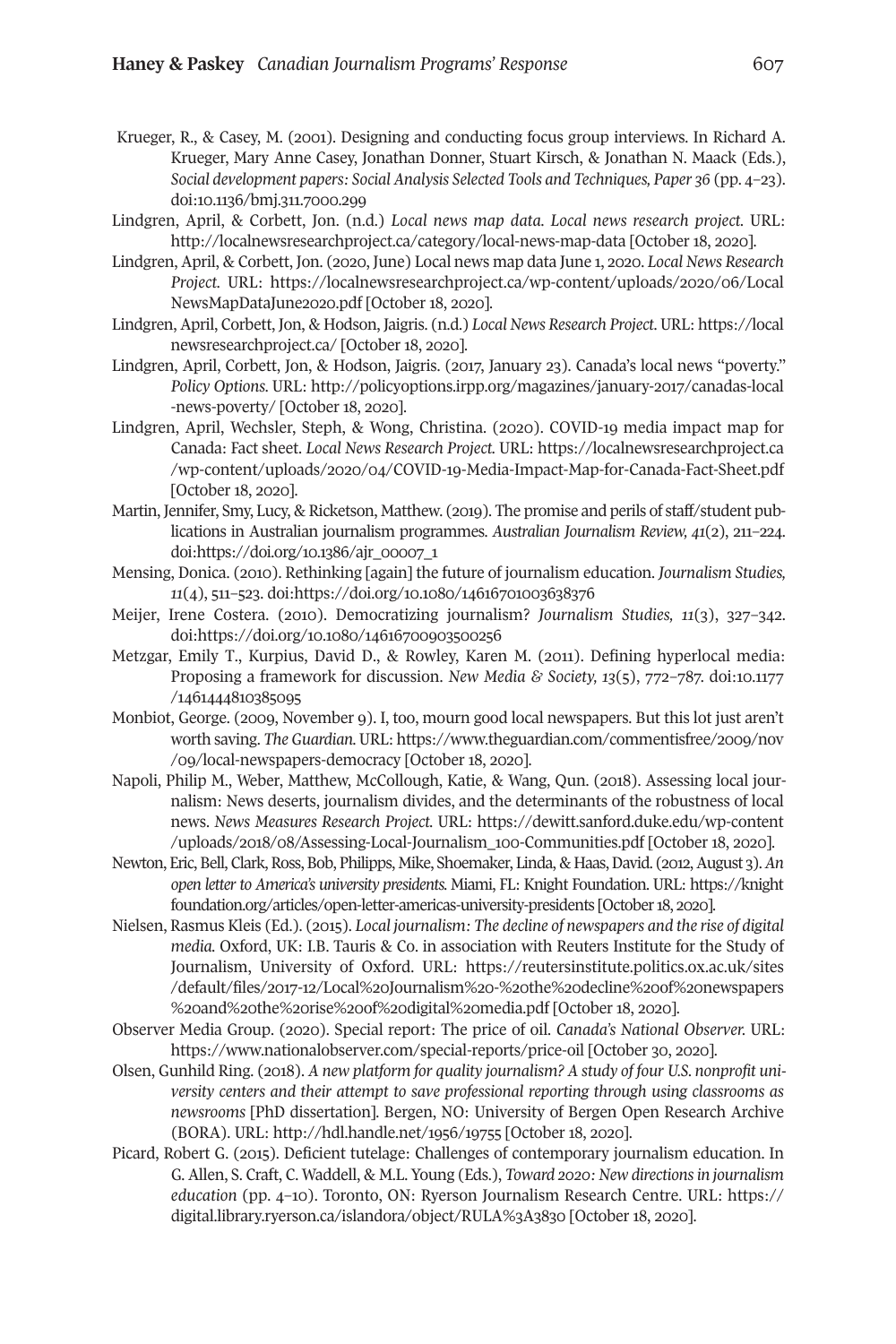- Pope, Catherine, Ziebland, Sue, & Mays, Nicholas. (2000) Qualitative research in health care: Analysing qualitative data. *BMJ: British Medical Journal, 320* [January 8, 2000]114–116. URL: <https://www.bmj.com/content/320/7227/114> [October 18, 2020].
- Public Policy Forum. (2018). [Report]. *Mind the gaps: Quantifying the decline of news coverage in Canada.* URL: [https://ppforum.ca/wp-content/uploads/2018/09/MindTheGaps-QuantifyingThe](https://ppforum.ca/wp-content/uploads/2018/09/MindTheGaps-QuantifyingTheDeclineOfNewsCoverageInCanada-PPF-SEPT2018.pdf) [DeclineOfNewsCoverageInCanada-PPF-SEPT2018.pdf](https://ppforum.ca/wp-content/uploads/2018/09/MindTheGaps-QuantifyingTheDeclineOfNewsCoverageInCanada-PPF-SEPT2018.pdf) [October 18, 2020].
- Salamon, Errol. (2015). (De)valuing intern labour: Journalism internship pay rates and collective representation in Canada. *TripleC, 13*(2), 438–458. doi[:10.31269/triplec.v13i2.573](https://doi.org/10.31269/triplec.v13i2.573)
- Salamon, Errol. (2017, February 8). Student journalism can help save our news media ecosystem. *Policy Options.* URL: [http://policyoptions.irpp.org/magazines/february-2017/student](http://policyoptions.irpp.org/magazines/february-2017/student-journalism-can-help-save-our-news-media-ecosystem/) [-journalism-can-help-save-our-news-media-ecosystem/](http://policyoptions.irpp.org/magazines/february-2017/student-journalism-can-help-save-our-news-media-ecosystem/) [October 18, 2020].
- Shapiro, Ivor. (2014). Why democracies need a functional definition of journalism now more than ever. *Journalism Studies, 15*(50), 555–565. doi[:10.1080/1461670X.2014.882483](https://doi.org/10.1080/1461670X.2014.882483)
- Stray, Jonathan. (2012, August 17). Metrics, metrics everywhere: How do we measure the impact of journalism. *Nieman Lab.* URL: [https://www.niemanlab.org/2012/08/metrics-metrics-every](https://www.niemanlab.org/2012/08/metrics-metrics-everywhere-how-do-we-measure-the-impact-of-journalism/) [where-how-do-we-measure-the-impact-of-journalism/](https://www.niemanlab.org/2012/08/metrics-metrics-everywhere-how-do-we-measure-the-impact-of-journalism/) [October 18, 2020].
- Taras, David. (2015). *Digital mosaic: Media, power, and identity in Canada*. Toronto, ON: University of Toronto Press.
- Wahl-Jorgensen, Karin, Williams, Andrew, Sambrook, Richard, Harris, Janet, Garcia-Blanco, Iñaki, Dencik, Lina, Cushion, Stephen, Carter, Cynthia, & Allan, Stuart. (2016). The future of journalism: Risks, threats and opportunities. *Digital Journalism, 4*(7), 809–815. doi[:10.1080/21670811.2016](https://doi.org/10.1080/21670811.2016.1199469) [.1199469](https://doi.org/10.1080/21670811.2016.1199469)
- Wilkinson, Sabrina, & Winseck, Dwayne. (2019). Crisis or transformation? Debates over journalistic work in Canada. *Canadian Journal of Communication, 44*(3), 373–395. doi[:10.22230/cjc.2019](https://doi.org/10.22230/cjc.2019v44n3a3347) [v44n3a3347](https://doi.org/10.22230/cjc.2019v44n3a3347)
- Williams, Amanda, Guglietti, Maria Victoria, & Haney, Sally. (2018). Journalism students' professional identity in the making: Implications for education and practice. *Journalism,19*(6), 820–836. doi[:10.1177/1464884917692344](https://doi.org/10.1177/1464884917692344)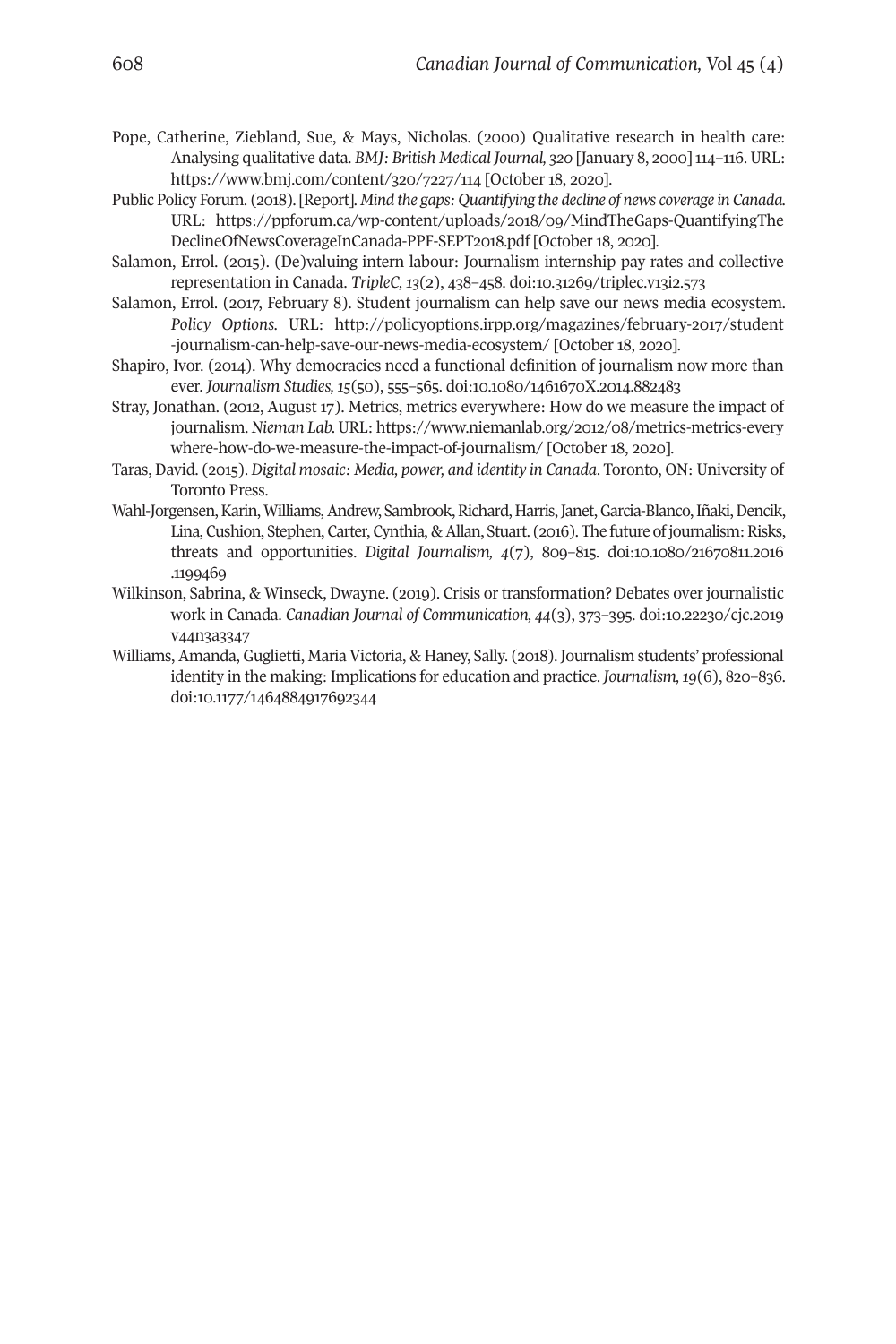# **Appendix 1: Local News Survey Questions**

Filling the Local News Gap? A mixed-methods analysis examining the potential for Canadian collegiate journalism publications to serve local news needs

*Exploring Local News*

- 1. How do you (or how does your program) define local news?
- 2. What opportunities do you see for Canadian journalism programs wishing to play a more significant role in local news generation?
- 3. What challenges do you see for Canadian journalism programs wishing to play a more significant role in local news generation?
- 4. Is your journalism program discussing how it could fill gaps in local news coverage? (Yes/No/Not Sure)
- 5. If yes, what aspects of this contribution have been, or are being considered?
- 6. If no, what (if anything) is impeding this discussion?
- 7. How would you rank your program's commitment to covering local news? (Likert Value Scale)
- 8. Do students in your program cover local news? (Likert Frequency Scale)
- 9. How often are your students engaging in city hall and/or civic issues reporting? (Likert Frequency Scale)
- 10. How often are your students engaging in school board and/or education reporting? (Likert Frequency Scale)
- 11. How often are your students engaging in courts, police and/or justice issues reporting? (Likert Frequency Scale)
- 12. How often are your students engaging in health board and local health issues reporting? (Likert Frequency Scale)
- 13. How often are your students engaging in local sports reporting? (Likert Frequency Scale)
- 14. How often are your students developing profiles oflocal people? (Likert Frequency Scale)
- 15. How often do students' local news stories reach a public audience? In other words, are their stories being published for public consumption? (Likert Frequency Scale)
- 16. How interested would you say most students are in doing local news stories? (Likert Likelihood Scale)
- 17. Is there anything else you would like to tell us about student interest in covering local news?

*Impact*

- 1. Please describe up to 3 recent student-generated local news stories that in your view had significant impact in your community, including links.
- 2. What else can you tell us about how local news stories from students in your program have affected your community?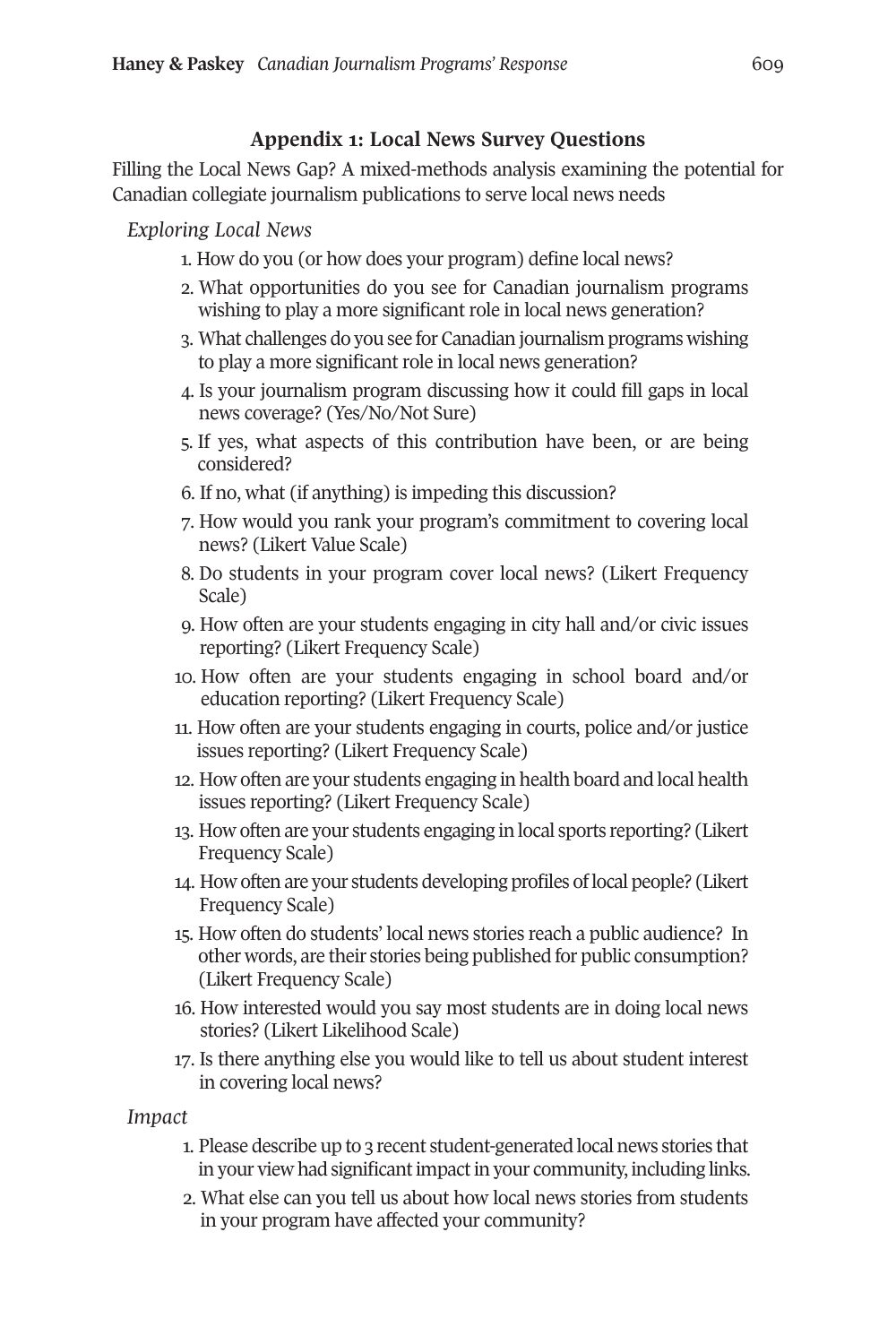- 3. How interested would your program be in collaborating more intentionally with other journalism schools with the goal of generating, sharing and celebrating local news reporting projects? (Likert Likelihood Scale)
- 4. Would you be interested in the creation of a website that names and celebrates top local news stories originating from journalism program students across Canada? (Yes/No)
- 5. If such a website were developed, may we re-publish (with credit) the high-impact stories listed earlier? (Yes/Yes, but contact me directly before doing so/No)

*Collaborations*

- 1. How would you describe your program's overall interest in collaborating with others with the goal of generating local news? (Likert Likelihood Scale)
- 2. Has your journalism program undertaken any collaborations that have resulted in contributions to the local news environment? (Yes/No/Unsure)
- 3. If yes, list and briefly describe a few examples. Collaborations could include (but are not limited to) formal or informal partnerships with foundations, media companies, academic groups, other news sites, and not-for-profits.
- 4. Is there anything else you would like to tell us about past, present or future collaborations or partnerships?

# *Your Program's Online Publication*

- 1. Does your program have 1 or more online news publications? (Yes/Yes, but someone else is better suited to answer questions about this publication/No)
- 2. Your Online Publication (Repeated up to 4 online publications)
- 3. What is the URL of the first online news publication you would like to tell us about?
- 4. What are the objectives of this publication, stated or otherwise?
- 5. How much editorial content is published in this site annually? (i.e.  $\#$ of articles created)
- 6. What are the average unique visitors per month?
- 7. What do you consider to be key metrics besides unique views? (i.e. bounce rates, stories that other news outlets follow, verbal feedback, social media feedback, university recognition)
- 8. How is this publication supported? You may choose more than one answer.
	- Editorial courses in which faculty are in place to act as faculty supervisors
	- Course releases, whereby 1 or more faculty support the publication outside of regular course work.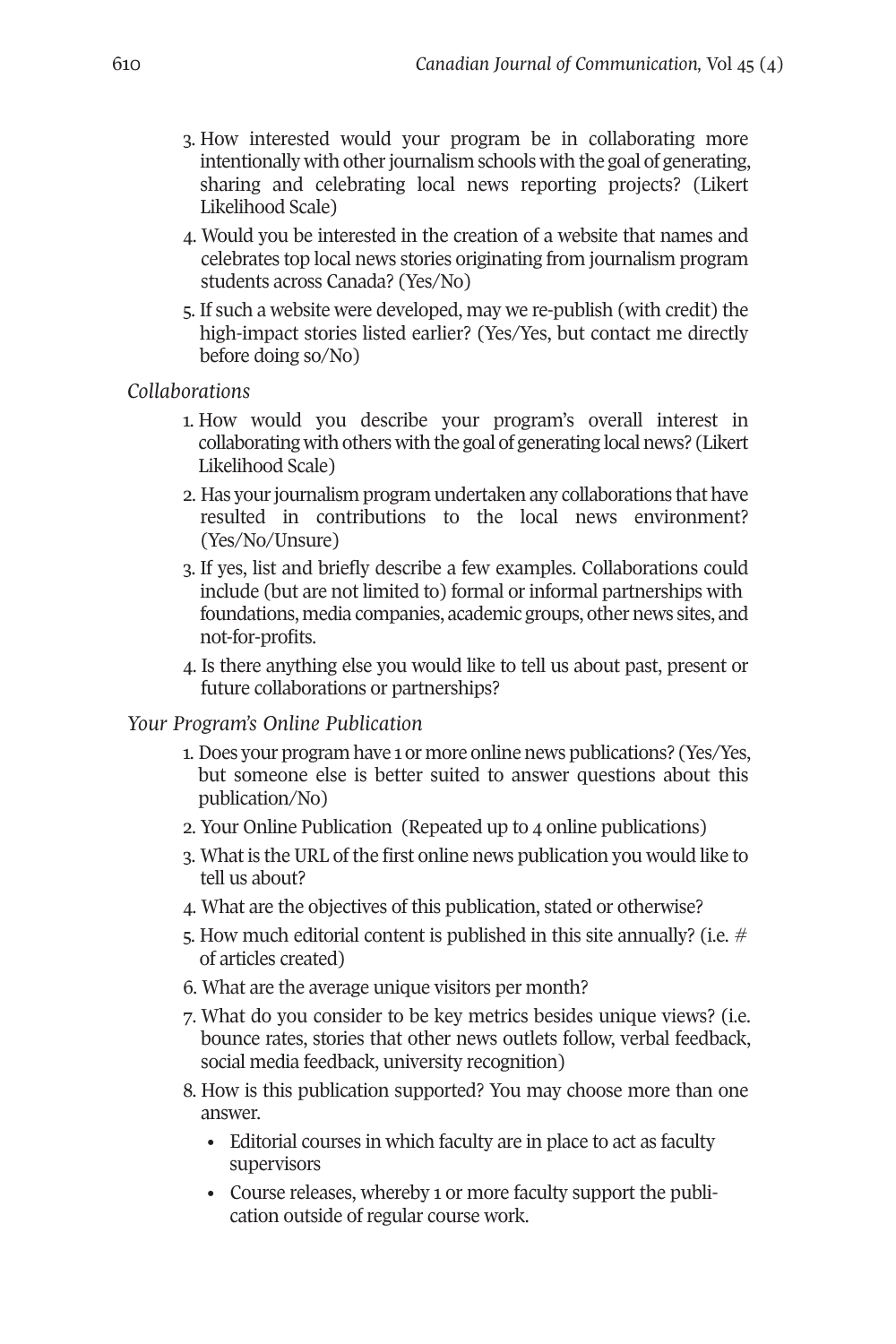- postsecondary institution provides money to pay for publication expenses
- Advertisers
- Sponsors
- Philanthropic support (i.e. donations)
- Government (i.e. grants, bursaries, programs)
- Other
- 9. (Optional) If you chose other, could you please explain?
- 10. (Optional) Is there anything else you wish to tell us about this online publication?
- 11. Does your program have another online publication that you would like to tell us about? (Yes, and I'm prepared to answer questions about this publication/Yes, but a colleague is better situated than me to answer questions about this publication/No)

# *Print Publications*

- 1. Does your program have print publications? (Yes/Yes, but someone else is better able to answer questions about this publication/No)
- 2. Print Publications (Repeated up to 3 print publications)
- 3. What is the name of the first print publication you would like to tell us about?
- 4. What are the objectives of this publication (stated or otherwise)?
- 5. How is this publication supported? You may choose more than one answer.
	- Editorial courses in which faculty are in place to act as faculty supervisors
	- Course releases, whereby 1 or more faculty support the publication outside of regular course work.
	- postsecondary institution provides money to pay for publication expenses
	- Advertisers
	- Sponsors
	- Philanthropic support (i.e. donations)
	- Government (i.e. grants, bursaries, programs)
	- Other
- 6. If you chose other, please explain.
- 7. How much editorial content is typically published in this print publication, annually? (i.e. 5 to 10 stories in a 30-page publication, six times a year)
- 8. If not already specified, what is the publication's publishing rhythm? (i.e. weekly, monthly, 6 times a year, etc.)
- 9. What is the circulation for this publication, annually?